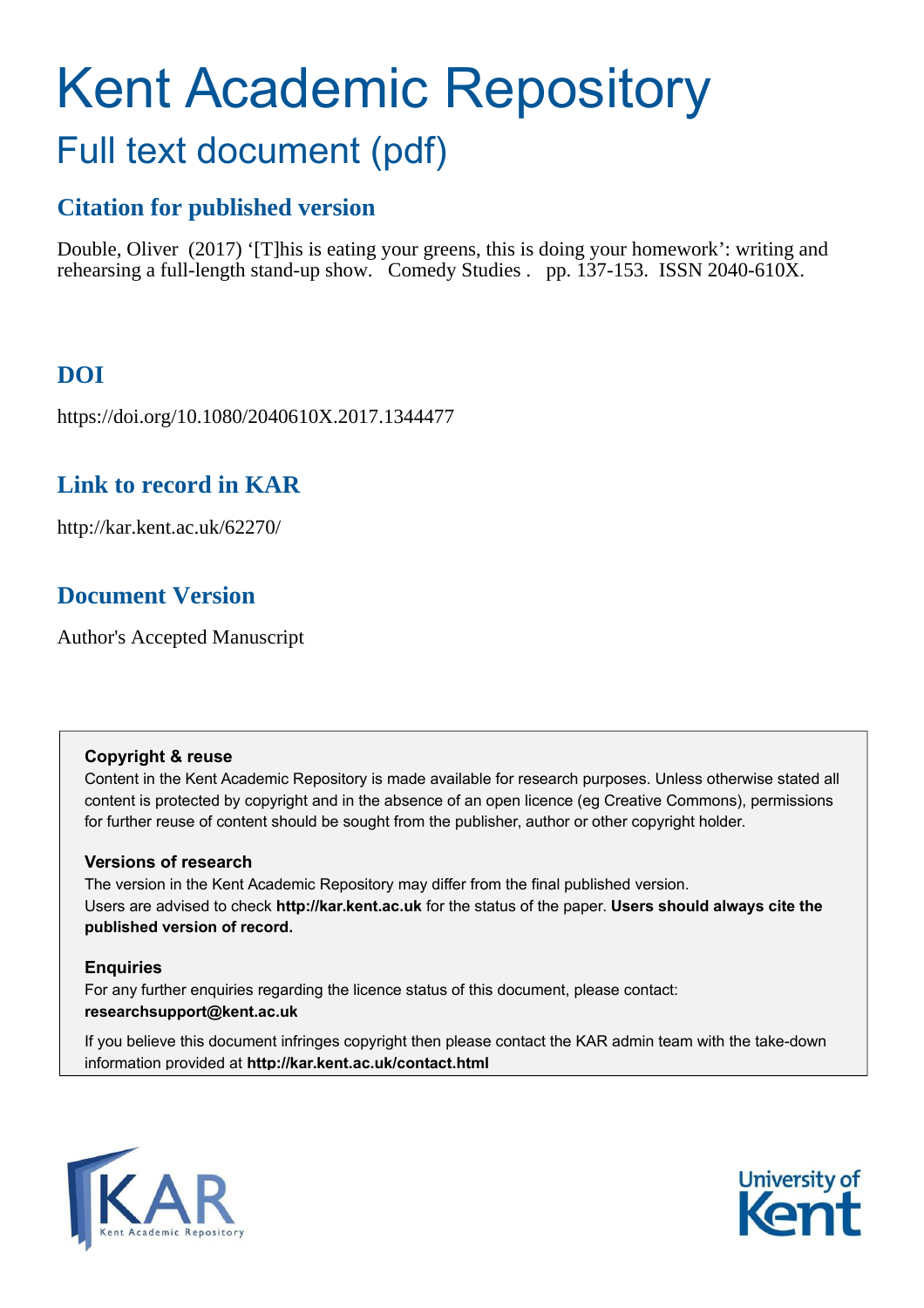## '[T]his is eating your greens, this is doing your homework': **Writing and Rehearsing a Full-Length Stand-Up Show**

Andy de la Tour, a prominent alternative comedian, acknowledges that he never spent much time reflecting on the creative processes behind his art: 'I mean if I'm honest, I don't think I've ever – ever had – a kind of, as it were, serious conversation or discussion about how you do this stuff... I'm not sure anybody did, to be honest'.<sup>1</sup> The fact that such a key figure as de la Tour has no recollection of discussing the methodology of stand-up  $-$  at a time when the possibilities of the form were being actively explored – indicates just how much the processes comedians use to create their stage acts are shrouded in mystery. Indeed, most comics have to learn for themselves exactly how to generate material and prepare it for performance, usually without any formal training or outside help.

More recently, comedians have begun to shed light on the methods they use by discussing them more publicly. Sometimes this occurs in comedians' autobiographies, like Steve Martin's Born Standing Up.<sup>2</sup> Similarly, Stewart Lee has written two books in which transcripts of his full-length shows are presented along with introductory commentaries explaining the context within which he created them, and copious footnotes which explain the thinking behind many of the gags and routines. $3$ 

Since 2012, Stuart Goldsmith has been producing *The Comedian's Comedian Podcast*, in which he interviews comics, normally in front of a live audience, about how they work. In the first episode, he explains his rationale:

I've been doing it for about seven years and...I just realised that I was working full-time in a profession for which I'd received no training at all. So my initial idea for this show...it was just going to be a masterclass where I would invite comedians who I love and think are great and think I can learn something from and...organise almost a gig whereby they could talk to other comics of my level...and tell us how they do it...But I approached a couple of people and they all said similar things, which was that 'God no. I don't have any methodology...' And I just sort of thought, 'Although they might think that, that can't really be true, I mean, everyone has a way of doing things that to them seems really obvious and not worth mentioning.<sup>14</sup>

On the one hand, Goldsmith's explanation shows evidence of an emerging serious interest in the methodologies of stand-up  $-$  but on the other it also acknowledges that some comedians are still resistant to revealing or even reflecting on how they work.

There has been a small amount of academic work on stand-up methodology, notably a recent article by Christopher Molineux, in which he uses interviews conducted with 31 comedians from various countries to discuss their writing methods and, more particularly, the different ways in which they document ideas for material. Molineux reveals that standup comedians rarely generate a fixed, verbatim script. The notes they generate tend to lack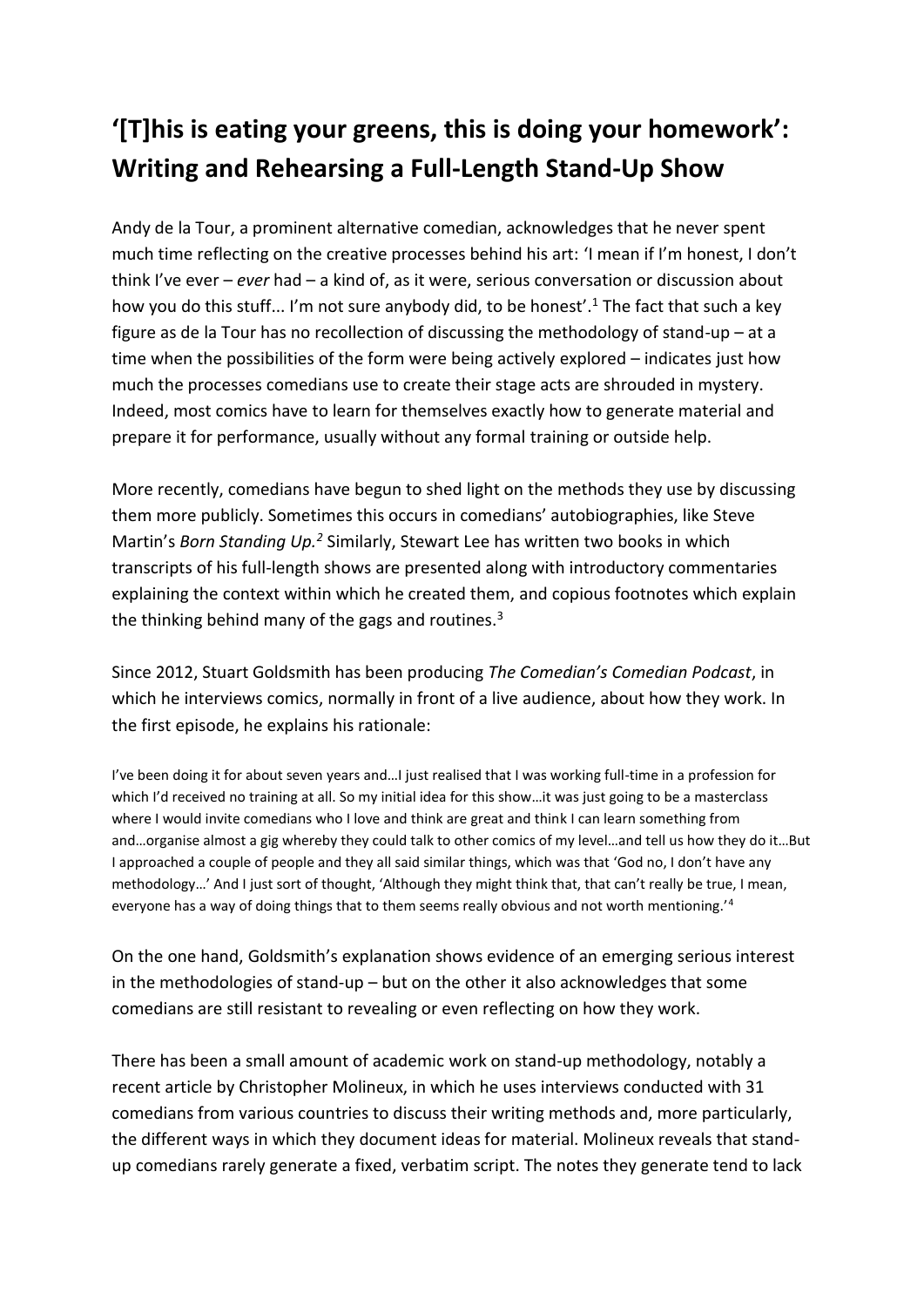the clarity and completeness of a play text, and it may be that only the comedian himself or herself will be able to fully interpret them. This means that, as Molineux notes, 'the selfdocumentation of the stand-up comedian, being cryptic and devoid of the qualities sought in archive material, is likely to be perceived as having little value which puts it at some risk of being disregarded or destroyed.'<sup>5</sup>

It is precisely to prevent such material from disappearing that we established the British Stand-Up Comedy Archive (BSUCA) at the University of Kent in 2013, following the donation of the personal archive of the late Linda Smith. As BSUCA's website notes, it exists 'to celebrate, preserve, and provide access to the archives and records of British stand-up comedy and comedians.<sup>16</sup> Although it is still in its early stages, the archive is already an eclectic collection, including unpublished recordings, interviews, scripts, set lists, photographs, leaflets, posters, props, costume items, press reviews, business records, bookings diaries, contracts, and personal correspondence.

In this article, I will draw on such materials to examine the creative processes used in standup comedy, but my central focus will be an analysis of my own working methods. I started performing stand-up in the 1980s and worked as a professional comedian, mainly in provincial comedy clubs, until 1997 when I became a university lecturer. Even then, I still did the occasional circuit gig before notionally giving it up in 1999. However, stand-up has been a hard habit to kick, and I have found myself performing fairly regularly ever since. Notably, in 2006 I did a full-length stand-up show called *Saint Pancreas*, about raising two children with type 1 diabetes, which led to versions of the show being performed for diabetes events in the UK and the USA over the next few years.

This article will particularly focus on a new full-length stand-up show entitled *Break a Leg*, which I performed at the Gulbenkian, Canterbury, in December 2015.<sup>7</sup> Earlier that year I had broken my hip, and the show was about my accident, the subsequent operation, and the long and painful recovery period, touching on such unlikely comic themes as ageing and mortality. Given that I was simultaneously creating my own stand-up show and working with materials in BSUCA which shed light on the varied creative processes which comedians use to construct their acts, I decided to bring these two halves together to form a practiceas-research project.

The idea was to systematically document the creative process, in order to examine *from the inside* the processes by which stand-up comedy is made, and also to consider the particular issues that arise from documenting this specific field of performance. In his book *Practice as Research in the Arts*, Robin Nelson defines three types of knowledge in relation to PaR, these being 'know-that' (knowledge and analysis of performance from the outside, in the form of, for example, spectatorship studies and conceptual frameworks), 'know-how' (the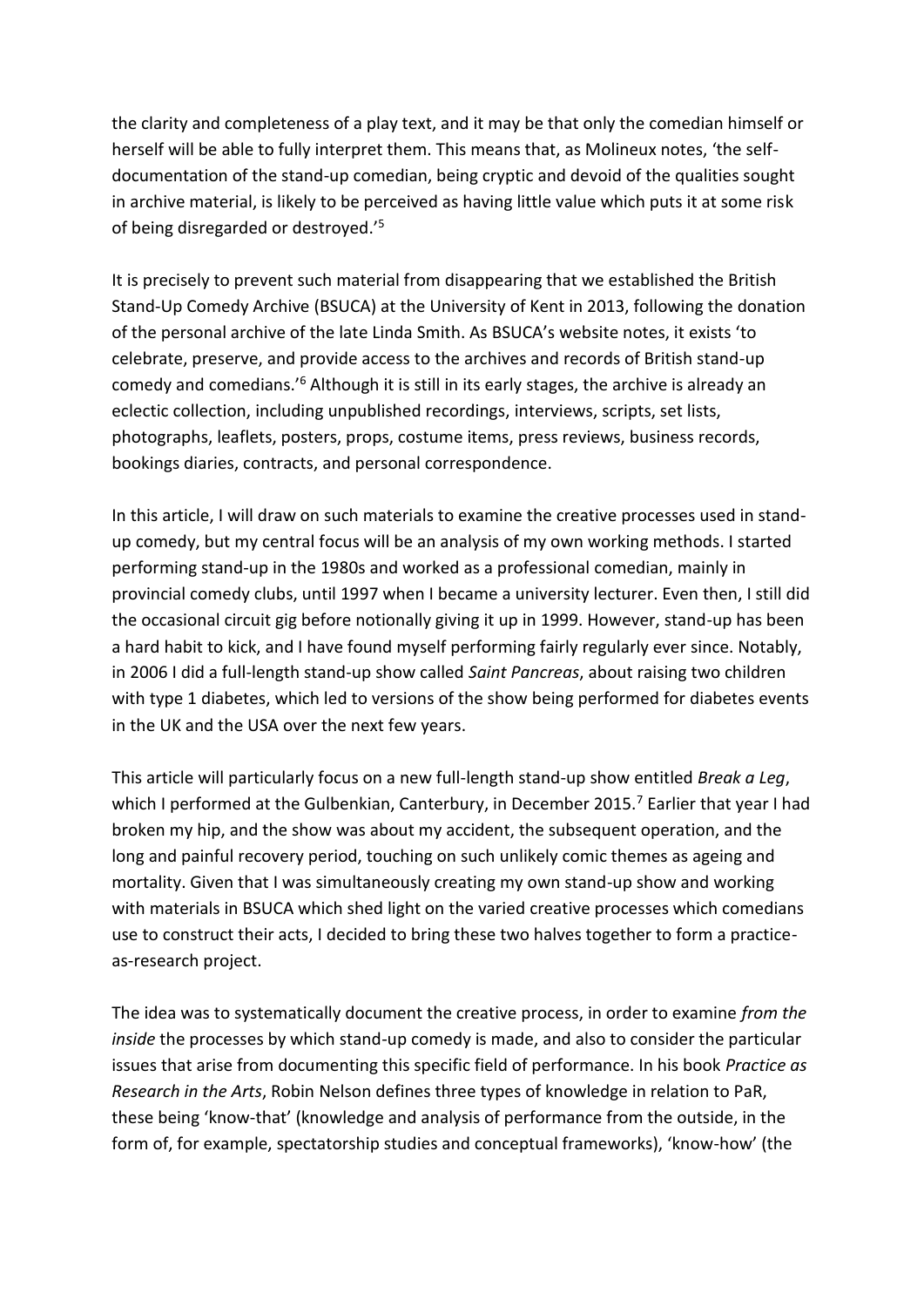performer's tacit, experiential knowledge of the nuts and bolts of making performance), and 'know-what' (this tacit, experiential knowledge 'made explicit through critical reflection').<sup>8</sup>

In recent years there has been an increase in academic interest in stand-up, but the focus has tended to be firmly on *know-that*. For example, a special issue of the journal *Comedy*  Studies sought to address 'the lack of literature on "how" to analyse stand-up comedy'<sup>9</sup> by presenting a series of articles which examined the same Joan Rivers routine, picking out different themes such as Jewishness or gender, or using different theoretical frames such as semiotics or humour theory.<sup>10</sup>

The Molineux article aside, there has been little appetite among academics to investigate the working methods of stand-up comedy, and even the comedians themselves may be completely unaware of the experiential, embodied knowledge they possess. As Goldsmith recalled, the comedians he initially asked about his podcast claimed 'I don't have any methodology', but he reasoned that this was because it seemed to them that their working methods were 'really obvious and not worth mentioning'. This tacit knowledge only becomes explicit through critical reflection, and Goldsmith's podcast, along with books like Martin's and Lee's, have opened up a space for such reflection - thus allowing *know-how* to be transformed into *know-what*.

Nelson recommends that those engaging in PaR should 'think through in advance the variety of documentary strategies in which it might be helpful to engage'.<sup>11</sup> The most important method used to document my processes was that, in addition to carefully storing any materials used in the creation of the show, I also recorded a podcast called *Breaking a Leg*. This was made up of 21 episodes, released between August 2015 and February 2016 via iTunes and Jellycast. I chose podcasting as a method of documentation because it reflected the fact that stand-up is largely an oral medium, with spoken language at its core. In addition to this, I recorded most episodes alone in a room. This closely mirrored the rehearsal process for the show, which would become a particular focus of the project.

What Martin's and Lee's books have in common with Goldsmith's podcast is that all of them offer *retrospective* reflection on working methods. In each case, the comedians are looking back on work they have already done, and reflecting on it with hindsight. The idea of the *Breaking a Leg* podcast was to record and reflect on my creative processes *whilst actively engaged in them*, during the process of preparing my show. Most of the episodes were released before I actually performed it.

This article will draw on material from my podcast in order to uncover knowledge from deep inside the creative process, taking a comedian's-eye view of it from the period when the show was actually being made. This will allow me to explore both practical and emotional aspects of stand-up methodology, focusing particularly on writing and rehearsal.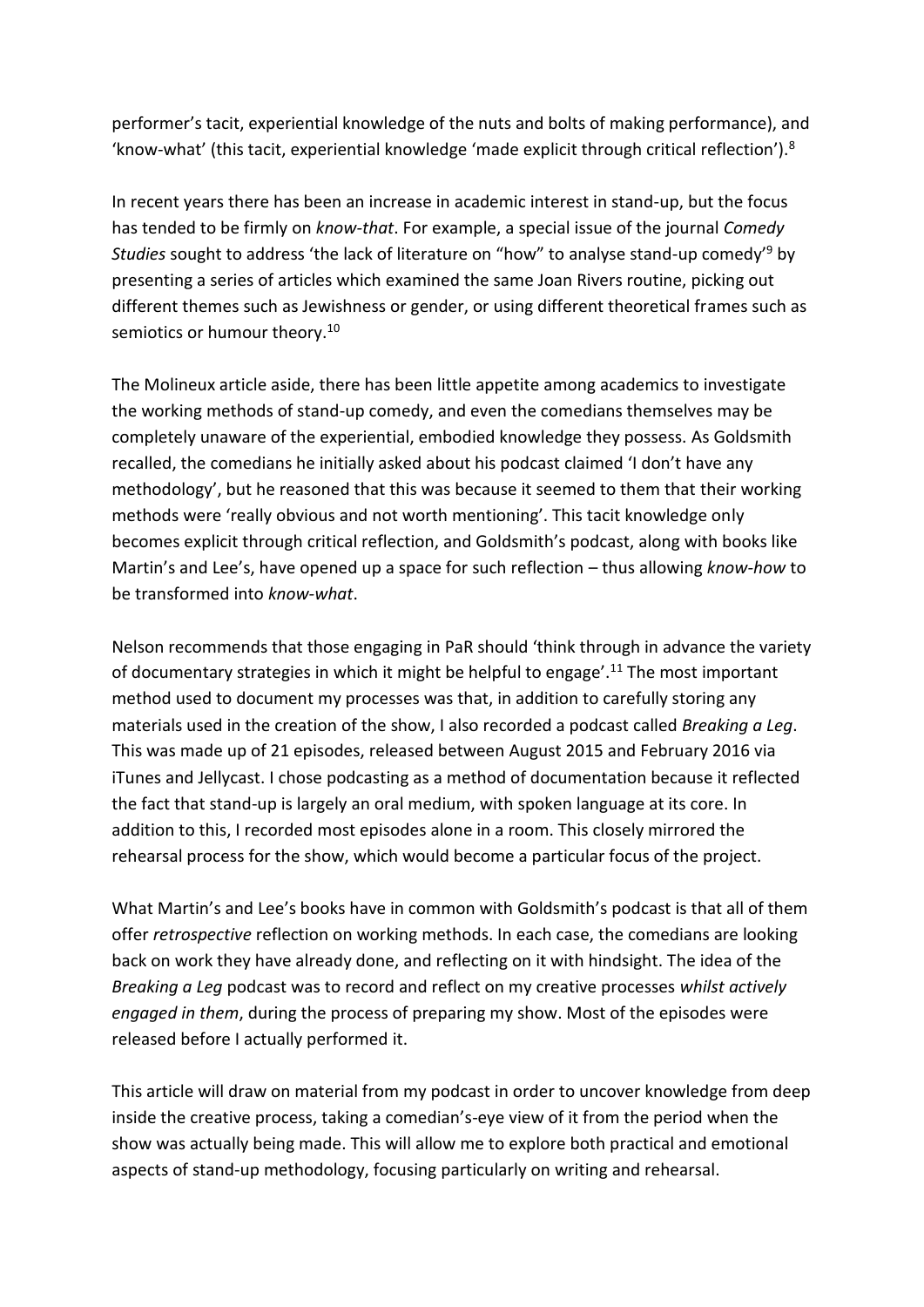#### **Writing stand-up comedy**

Matthew Reason has questioned the impulse to document live performance, arguing that while it is often seen as 'fundamentally ephemeral', actually 'the idea that every performance of a production is different' can be challenged by reference to specific examples.<sup>12</sup> The fact that *The Mousetrap* has run for over 200,000 performances 'suggests that live performance is evidently repeatable', and with big budget international musicals, 'performance becomes a commodity that is repeated as exactly as possible not just night after night but year after year regardless of cast changes, the employment of new director or the restaging in new venues.'<sup>13</sup>

Nonetheless, it is the perception of the ephemerality of live performance which leads to the impulse to document it: '[I]t must be consciously documented if it not to disappear, with the primary preoccupation not the creation of new art but ensuring the documentation of existing art.' The problem is that performance is inherently difficult to document: 'Given the transience of live art, the live performance archive or museum is more problematic, as it by definition cannot contain actual performances - the thing itself is always absent.' As a result, archives contain materials relating to performance in some way, in lieu of the actual performance. These can include 'material detailing the processes of creation, production and reception.'<sup>14</sup>

Reason also acknowledges that there may be more practical motivations to document performance other than the simple desire to stop it from disappearing into the ether, and cites the 'extreme pragmatism' of groups like Forced Entertainment. For them 'documentation is the logical response to the need to make the work available to people who want to know about it and see it', and they use it to promote their work as part of their overall marketing strategy.<sup>15</sup>

Much of the material which BSUCA has collected relates to the creation, production and reception of stand-up comedy, particularly set lists, various forms of performance script, and comedians' own unpublished audio recordings of their work. I would argue that the very existence of these materials is motivated by extreme pragmatism, because it was this that motivated the stand-ups to make and keep them. However, unlike Forced Entertainment, comedians use documentation not to market the work, but as an important part of the making process.

Although *The Mousetrap* and big budget musicals may be highly 'repeatable', stand-up is genuinely transitory. As Molineux notes, 'Unlike an actor in a play, the stand-up comedian habitually chops and changes their work at will in the preparation stage and in performance.<sup>16</sup> Moreover, as I have previously argued, stand-up is 'firmly and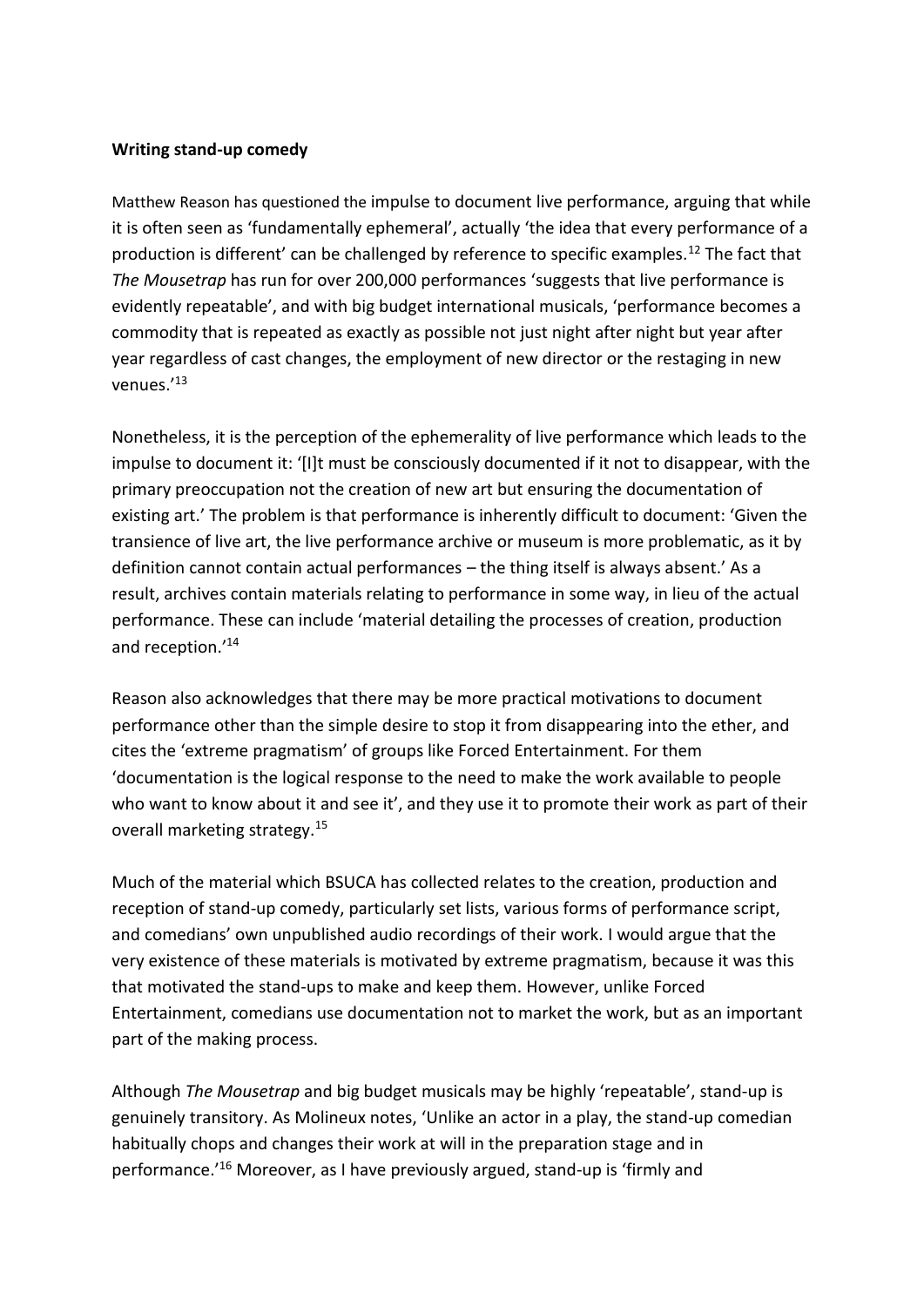conspicuously rooted in the present tense', with the comedian able to weave the immediate circumstances of the show into its very fabric, interacting with individual punters or the audience as a whole and commenting on anything unexpected that may happen.<sup>17</sup> It is true that the material of the show can be carried forward from show to show, sometimes over a period of years, but this material should not be viewed as a text in its own right but rather as half of a quasi-conversation with the audience, in which their responses form the other half.

It is not just the less predictable responses, notably heckling, that make each show different from the previous one, but also the changes in the frequency and nature of the laughter and applause. The comedian's job is not simply to deliver the material, but rather to use it  $$ together with any improvised elements  $-$  to create a given response in the audience. Provoking laughter is a defining feature of stand-up comedy, and the precise nature of audience reactions will vary from show to show. This means that stand-up is, as Mark Thomas puts it, 'an encounter not a recital.'<sup>18</sup>

As Molineux notes, the 'scripts' comedians produce can take a variety of forms, including 'writing in notebooks or on scraps of paper, napkins, coasters or arms and hands; typing on phones, tablets and laptops; and voice recording on phones', although these initial jottings will often be transferred to a 'permanent archive'. However, even here the material is 'not intended to act as an unalterable script for what was to perform on stage.<sup>19</sup>

The relationship between the words written down on napkin, hand or page and the words actually spoken on the stage will differ from comedian to comedian. For example, BSUCA contains performance notes written by the late Linda Smith as part of the preparation for a gig at Downstairs at the King's Head in Crouch End, London, on 18 April 2001. These are word processed with handwritten additions, and look more like a set list than a formal script. One note simply reads:

#### Art how long – minimum.<sup>20</sup>

#### An audio recording of the King's Head show reveals how this gag worked in performance:

Art's a tricky business, isn't it though, really? I never know, I'm a bit ha- on happier ground with modern art. 'Cos you just know it's rubbish, you don't have to - wonder about it, you think, 'Oh - it's a, it's a pile of rubbish, innit, that's all right. Got no, gives me no worries.' But traditional art, in a gallery, is more problematic. 'Cos you, you see, you see the painting then, you think, 'How long - d'you have to wait in front of each painting? [laughter] What is – the minimum amount of time, without looking like an ignorant peasant who doesn't know what they're looking at? [laughter]<sup>21</sup>

Here, the words Smith has written offer nothing more than a reminder to herself of which gag to do at this point in the act. The material remains cryptic on the page, not really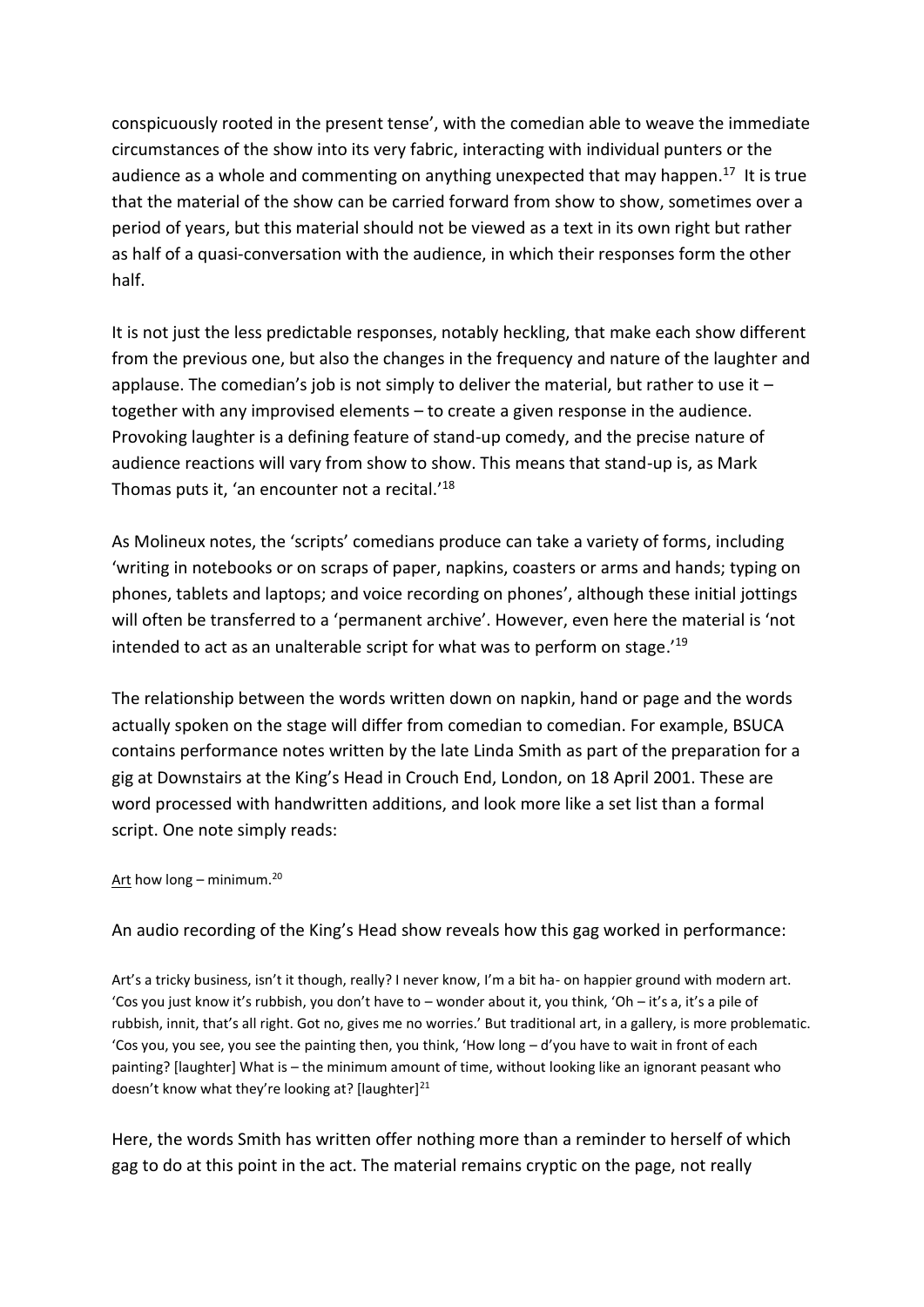yielding any idea of the comic point of the joke  $-$  an observational gag about the anxiety of not knowing the proper etiquette to adopt in art galleries – which only becomes clear when it is performed. There is a major gulf between the four words inked onto the page and the 105 words actually spoken in performance.

By contrast, Andy de la Tour wrote his ideas in prose form, noting the ideas down so they could later be refined when performed:

I wrote my stuff, and I've got pages and pages of this, pages. I actually wrote it - in a grammatically correct way, as text...And so all the material, all the routines I did, have all got behind them a written text. Which if you read it, they're hugely unfunny, these pieces of written text, but...as I'm writing I can see where the laughs should be. And those pages of text would then get, in performance, would get distilled down. But it would start from me sitting at a typewriter or with a notepad, writing it as prose...and I never thought of perhaps doing it any other way...It was just me formulating the train of thought, to get there.<sup>22</sup>

In the handwritten notes he has deposited in BSUCA the material makes sense on the page. The point of the joke comes across, even if the reader has not seen the routine being performed. For example, one of his signature early routines satirised media coverage of the Troubles in Northern Ireland, which he argued was ridiculous because of the broadcasters' refusal to acknowledge that this was a war situation. To make the point, he imagines the Second World War being reported in the same style as radio news broadcasts of his own time reporting terrorist incidents in Northern Ireland.

Comparing the written notes with the routine as performed, there are differences in the setups, punchlines and the running order of the gags. Nonetheless, all of the gags make sense on the page and some anticipate almost exactly how they would be performed. One joke is expressed in the notes like this:

Meanwhile, earlier in the day, two bombs went off in the predominantly Japanese towns of Hiroshima and Nagasaki. No one has yet claimed responsibility.<sup>23</sup>

De la Tour performs the gag almost word for word in an Alternative Cabaret show at the Elgin, Ladbroke Grove on 27 March 1980:

Ah, a newsflash. Two bombs went off today in the predominantly Japanese towns of Hiroshima and Nagasaki. [laughter, 4 seconds] No-one has yet claimed responsibility. [laughter, 3 seconds]<sup>24</sup>

In both cases, the satirical point of the joke is equally clear, resting on the incongruous transposition of key phrases used in the coverage of Northern Ireland ('predominantly Catholic' areas, the IRA 'claimed responsibility') to a key event in World War Two.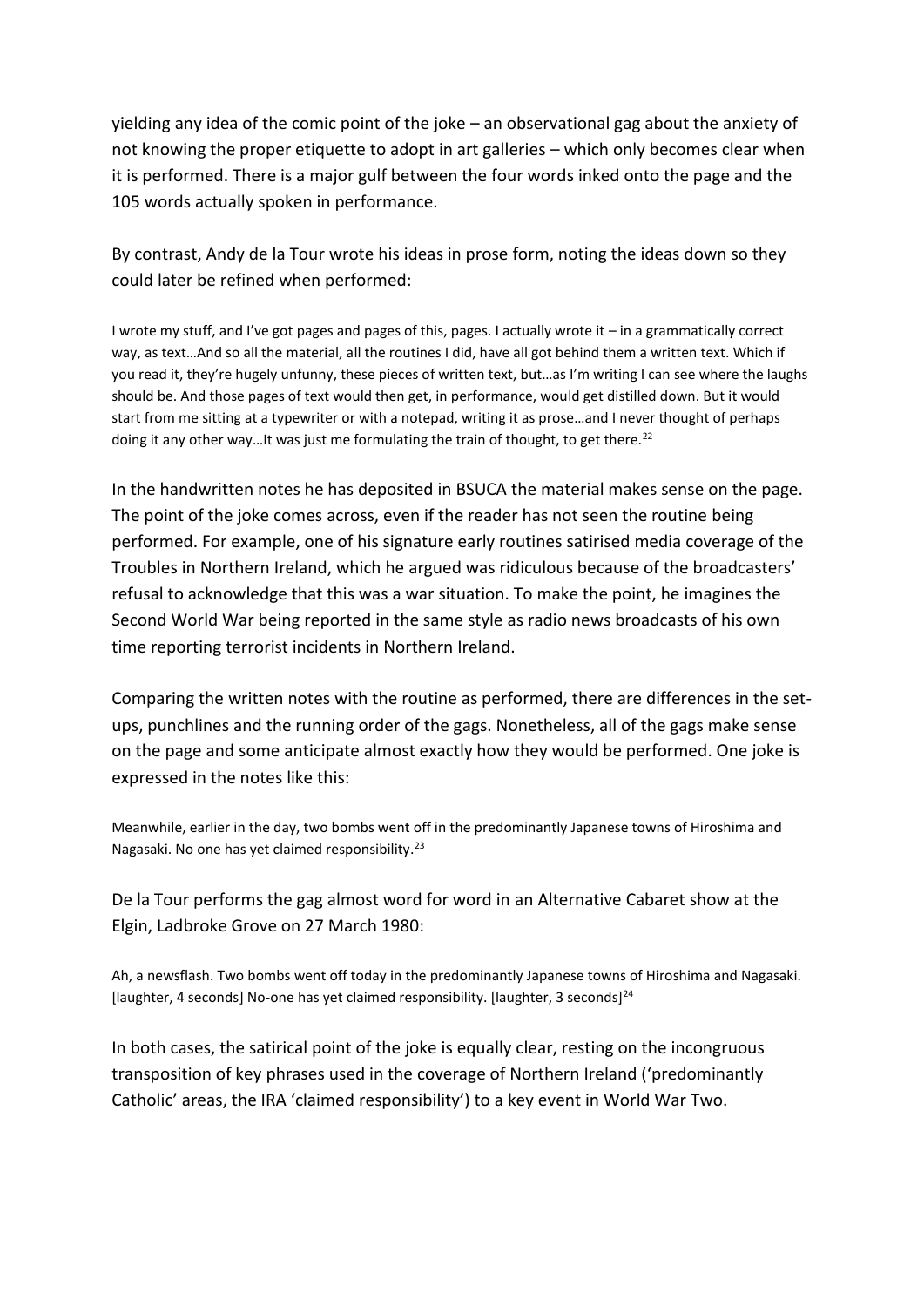#### **Writing** *Break a Leg***: initial ideas**

Molineux identifies three modes of writing that comedians use. Firstly, there are 'new material sessions', which involve 'time set aside specifically to create and document new material'.<sup>25</sup> In Molineux's survey, only 13% of comedians said they regularly did this, and Jo Brand is a good example of a comedian who avoids this approach: 'I very rarely sit down at my computer and write for hours on end, because I simply don't have the time (or the inclination) to do this.<sup>'26</sup> Secondly, there is 'stage writing', which is 'material that was initially improvised by the performer during the course of a performance'. Thirdly, there is 'unscheduled writing', in which 'comedy ideas having the potential to be used in performance appeared during the course of the comedian's daily life.'<sup>27</sup>

I have never been able to produce good quality material by setting time aside to create it, having to rely instead on stage writing or - much more frequently - unscheduled writing. *Break a Leg* was no exception, as all the key jokes and routines started with inspiration arriving unbidden and unexpected. That said, as I noted in the podcast, there were particular times in which ideas were more likely to arrive, particularly the hours I spent in the swimming pool, initially water walking and later swimming as part of the physiotherapy after my operation:

[S]wimming is a great time for private thought, because you can't really have a conversation with somebody when you're piling up and down the length of a swimming pool. So yeah, I would think to myself and quite often that oasis of calm in my day was a time to think of ideas. And I would count them on my fingers...you know, sometimes I'd have several ideas while I was swimming and I'd kind of think, 'I've got to write those down as soon as I get to a way of writing them down.' So I would count them and I'd go, 'OK, I've got four ideas, I've got to try and remember four ideas,' and when I came to write them down, I'd have to think, 'OK, what was the third idea? What was the fourth idea?'<sup>28</sup>

When the time comes to write down an idea, the physical act of getting it down on paper is important. Comedians tend to prefer writing their ideas longhand to word processing them, but even they themselves may be unaware of what motivates this preference. For example, Frank Skinner reveals that, '[A]II my stand-up gags are written free-hand. Everything else I write, sit-coms, sketches, this book, are written on a computer, but that just doesn't feel right with stand-up. I've never really worked out why.<sup>129</sup> Jo Brand's account offers a clue as to why longhand might be preferred: 'I always have hundreds of half-filled little notebooks everywhere with scribbled ideas for jokes, or stuff I have read in the paper that I think would make good routines. Jokes tend to ferment in my head over a few days rather than present themselves on the page fully formed.'30

The word 'scribbling' is important here, suggesting both speed and a lack of finality. What Brand suggests is that ideas must be written down hastily, but without needing to be fully realised. What is written in her notebooks is *provisional*, the germ of an idea which will go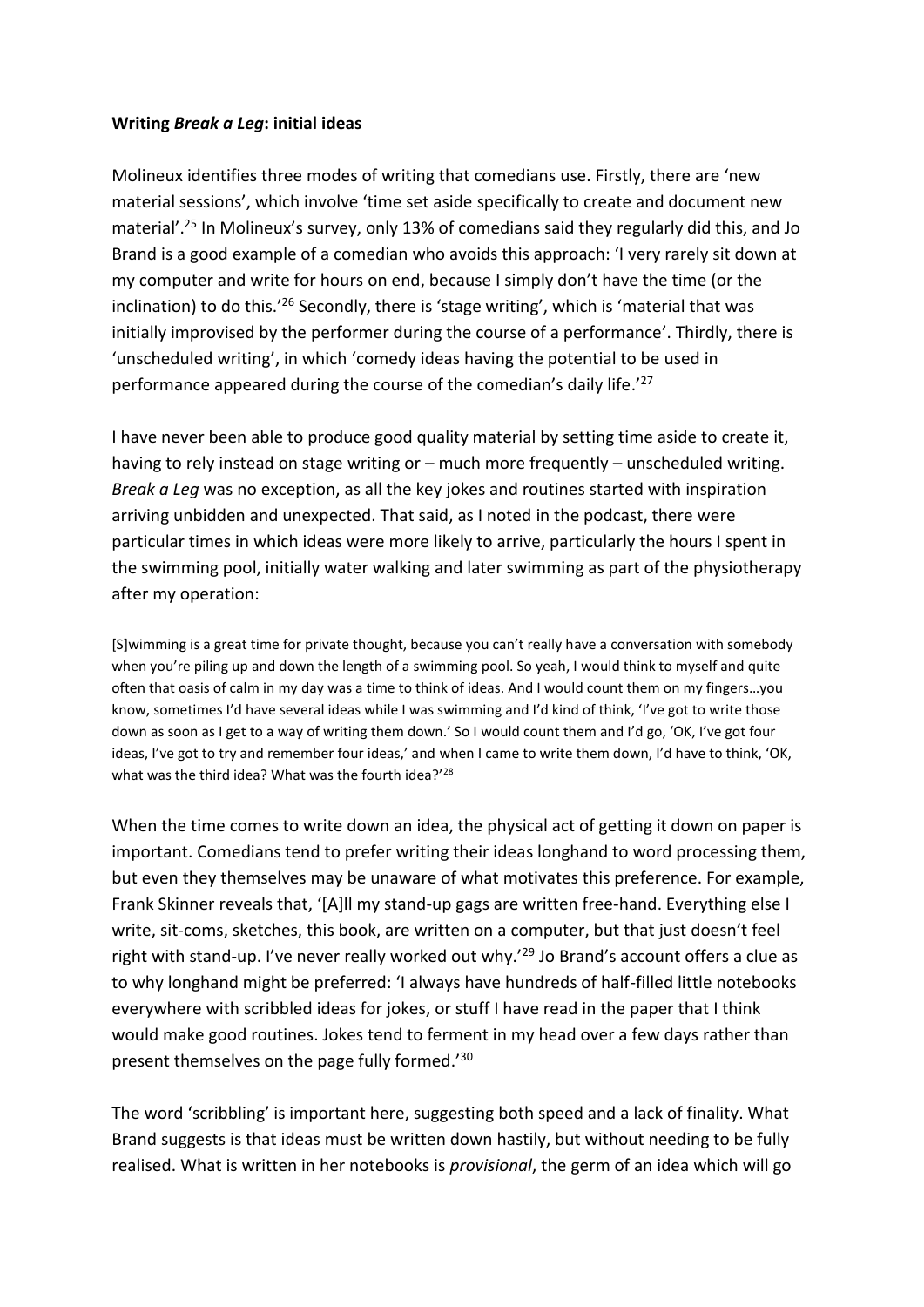on to 'ferment' into something which can be performed. It is also worth mentioning that the notebook is such a common tool of the stand-up trade that at least two comics have joked about them in their acts. What Marc Maron says about his notebook supports the idea that notebooks should be used for hastily scribbling:

I have my small, spiral notebook, these are cheap. [a couple of laughs] They're, I can get 'em for like five for a dollar ninety-nine at Costco and - I just, this is what I use, this is the way I work. Y'know, I cannot - I will, I will not buy a, a Moleskine notebook ever again. I can- I can't handle the pressure. [laughter] Have, have you ever *bought* a Moleskine notebook, I mean, you-you know they got the leather-*bound*, and there's a strap around 'em. I bought one *once* – and the second I scratched a word *out* in the Moleskine notebook, I was like, 'I fucked it up! [laughter] Got to throw it away!' [laughter]'<sup>31</sup>

For Maron, cheap notebooks are better than expensive Moleskine ones, because he does not want to feel that he cannot cross something out once he has inscribed it on the page. The point is that a comedian's notebook is a place for scribbling down and crossing out, rather than carefully inking in fully realised ideas. Even Andy de la Tour's fuller, less sketchy notes are full of crossings out and additions, with arrows showing where a thought begun on one line is continued on another.

Most of the ideas for the material in *Break a Leg* were originally written down in a notebook - ironically, a posh Moleskine one. However, the scratchy notes and primitive cartoons I scribbled onto its pages were deliberately rough, and in the podcast I reflected on why this *roughness* was important:

I don't like writing a script because if I write a script and then try and sort of learn it and perform it, it feels like I'm doing a play, and it feels inauthentic, and I can't get that kind of conversational style of delivery. It feels wrong... [A]s soon as you start typing something, it seems to give the words a greater sense of being sort of official and real. So it seems like you're actually writing a script somehow, even if you're making a note. Whereas if you scribble something down on paper, particularly because my handwriting is appalling, it doesn't seem to dignify it with being a *thing* yet, it's just an aide memoire for when I come back to actually start trying to prepare to perform it.<sup>32</sup>

The notes, then, remain rough to avoid being crystallised into a formal script. They are merely an 'aide memoire', with just enough inscribed onto the page to prevent the idea from *disappearing*. The jokes that comedians tell onstage about their notebooks make it clear that it is this fear of disappearance that makes them such important tools of the trade:

*Mitch Hedberg:* 'See I write jokes for a living, man. You know, I sit in my hotel at night, I think of something that's funny, then I go get a pen, and I write it down. Or, if the pen's too far away, I have to convince myself that what I thought of - ain't funny. [laughter, 7 seconds]<sup>'33</sup>

*Marc Maron:* 'So I write these little ones, and if I write – you know, I can't *read* my writing really. And if I write and I can read it and it makes it over to the yellow pad, if I can read it there, maybe it'll – get out of my mouth. [a couple of laughs] But I write things in these impulsively. I have to have them at all times. I, here's something I wrote apparently on a plane. There was a baby, on the plane, that was crying at such an irritating *pitch* – if I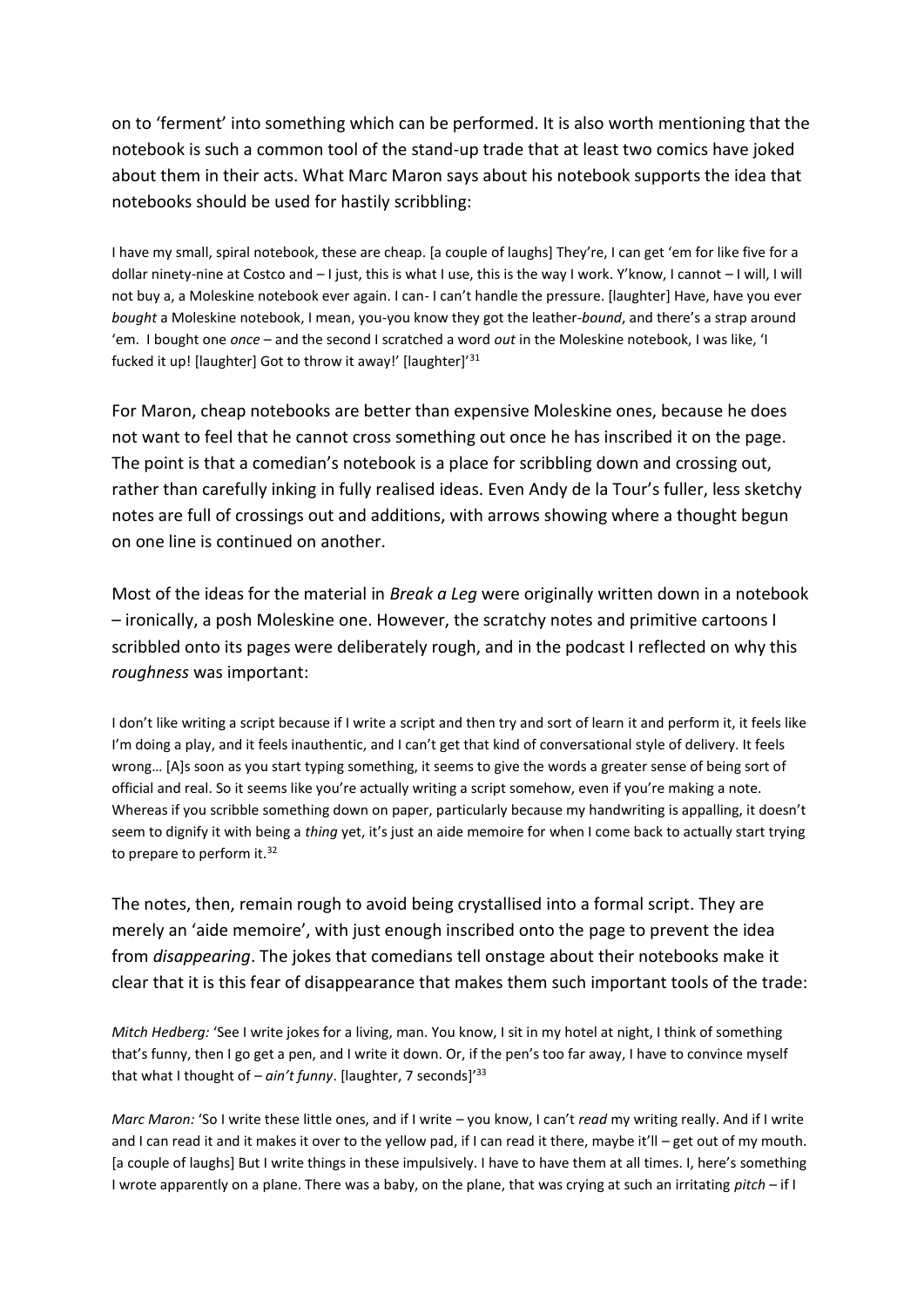met her as an adult I would still resent her. [laughter, 10 seconds] You gotta make sure you write that stuff down. [laughter]'<sup>34</sup>

Both jokes express the anxiety of *losing an idea.* The potential joke must be written down in the notebook at the earliest opportunity to prevent its disappearance. With Hedberg, the tangential logic of his spaced-out persona makes him persuade himself that the idea is not worth walking across the room to get a pen. This laziness only becomes incongruously comic if we share the view that in not writing the idea down, he may be losing something important. With Maron, he lays bare some of his methodology as a way of framing the very good joke he gives as an example of the kind of thing he writes down in his notebook. Underlying this is the anxious neurosis of his stage persona, who writes 'impulsively' and has to have his notebooks 'at all times' so that he can 'write that stuff down.'

The point is to get down just enough information so that the idea will not be forgotten, and this means that what is written in a notebook will suggest a mere skeleton of the routine that will eventually be fleshed out in performance. There is a good example of this in the posh Moleskine notebook I used for *Break a Leg*, where I scrawled down ideas for a routine about *Breaking Bad* over two pages. The basic premise of the routine is that there are 'powerful parallels' between Walter White and me - both approaching 50, both struck down by a debilitating medical condition  $-$  but whereas he used his skills as a chemistry teacher to become a drug lord manufacturing crystal meth, I avoided that fate 'because it'd be quite hard to found an empire of crime based on my skills as a drama lecturer. [laughter]'.

The notes for this are messily written in pencil, with faint marks where words have been rubbed out with an eraser and arrows showing where clauses should be inserted or making links between different sections of the routine. What I have written is less cryptic and minimal than Linda Smith's notes, but not quite as fully spelled out as Andy de la Tour's. There are lines which never made it onto the stage, and others which would only be fully fleshed out in performance. For example, one note reads: 'Could sell Smarties and claim they're a powerful hallucinogenic drug.' There are two versions of how this idea might continue, the second of them being: 'a bunch of drama students jump out from behind a bush and use physical theatre techniques to simulate a psychedelic experience.'

Between writing this note and eventually performing it onstage, I developed the idea in various ways, making changes that were both small and large. A small change was that I shifted the word order about to put the comically significant phrase  $-$  'physical theatre techniques' – at the end of the first line. A much larger change was that I expanded the idea by using *instant character* techniques<sup>35</sup> to imagine how the drama students would go about their task: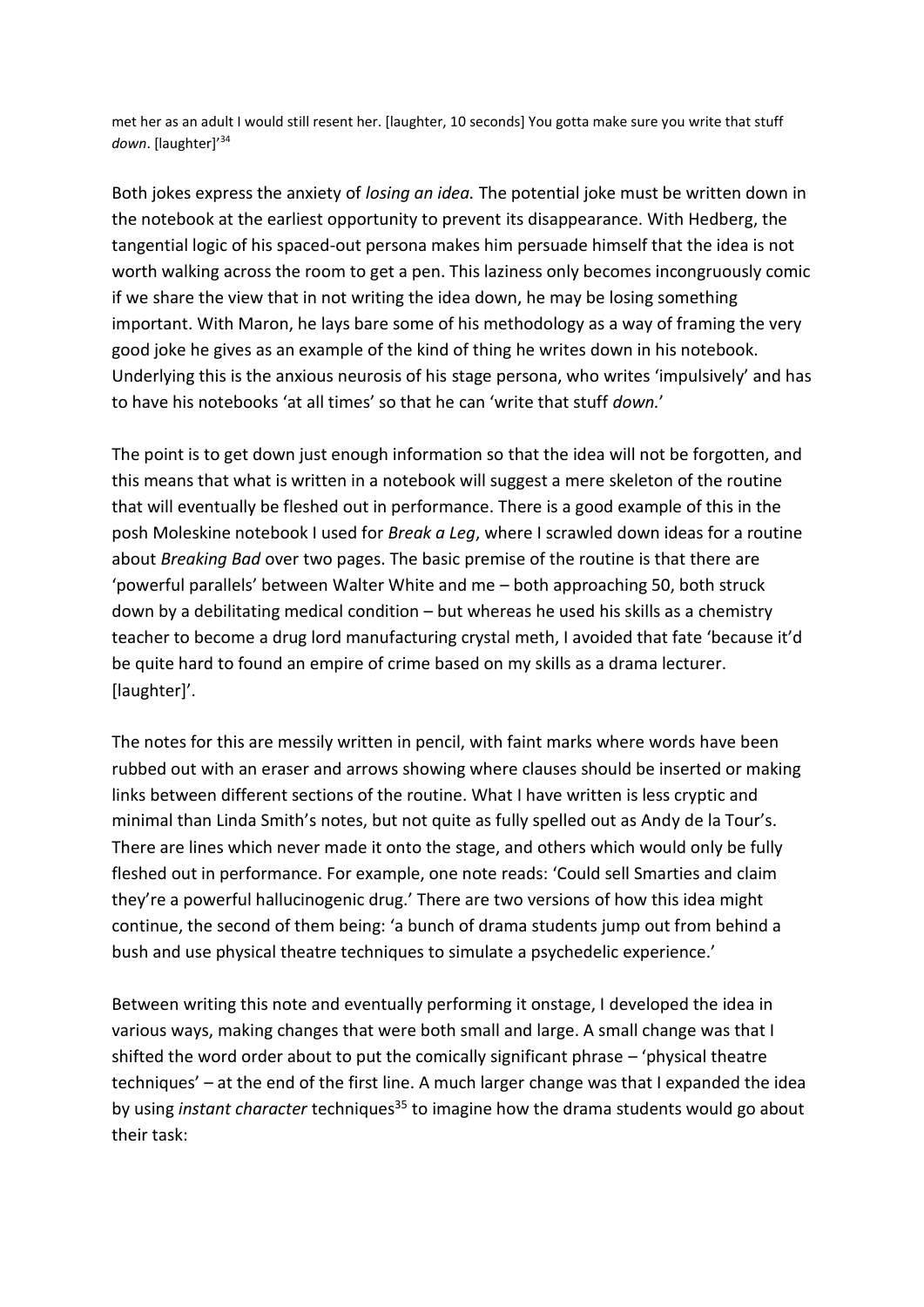And at that moment – a bunch of drama students would *run out from behind a bin* – [laughter] and simulate a psychedelic experience using physical theatre techniques. [laughter] [manic fire mime] "WURRRR! I AM ETERNAL FLAAAME!" [swirling arms] "Look, I'm coalescing into swirly whirly patterns that fill your field of vision!" [laughter] [forming bunny ears with hands] "And I – am the White Rabbit! [laughter, 2 seconds] Come! Follow me down my rabbit hole into the vortex of your soul!" And on the end there's one who's not that bothered. [arms out either side, bored expression] [laughter] "I'm a tree?" [laughter and some applause, 4 seconds]

#### **Writing** *Break a Leg***: the structuring stage**

Molineux concentrates on writing in terms of the individual gags and routines that make up an act, but does not consider the second stage of writing that happens when preparing for a new full-length show, which we might call the *structuring stage*. A five-minute guest spot or even a twenty minute set can be planned quite quickly, by simply writing out a set-list indicating the running order of the individual gags and routines. However, a full-length show requires careful structuring if it is to hold the audience's attention. Break a Leg would eventually run to 97 minutes in performance, and I knew that in order to sustain this length it would require a clear narrative, changes in tone and texture, and some kind of overall arc.

As recorded in the podcast, I initially tried to stick to analogue writing methods when I started sculpting the individual routines into a coherent and pleasing shape:

I planned my previous show on a computer and obviously it's easy to find your way around a computer, and it's easy to click and drag from one position into another. But my notebooks are...completely random and you can't click and drag something that you've scribbled onto a page. So what I've done is I've brought this marker pen here...and a bunch of A3 sheets. And I'm gonna start trying to sort of transfer ideas from the notebooks onto the A3 sheets and it might take lots of different versions of doing that before it starts to come together.<sup>136</sup>

However, this turned out to be a laborious process and didn't allow the kind of cutting and pasting made possible by word processing when pieces of material needed shifting around, so I ended up moving from notebook to laptop for the second stage of writing. As Molineux notes, the majority of comedians he surveyed preferred handwriting to document ideas for material 'but digital media were frequently cited as having organisational advantages.'<sup>37</sup>

Transferring handwritten notes from a variety of sources to a single Word document took an entire weekend, and I dedicated an entire episode of the podcast to reflecting on the process.<sup>38</sup> The document I produced was over 8,000 words long, running to 27 pages in total. It was divided into ten sections, each with a clear heading and containing a number of individual sentences or paragraphs.

Planning the show in this way allowed me to take control of the raw material generated in the first stage of writing and shape it into something coherent. The sections allowed me to handle the overall flow of the narrative, to carefully guide the shifts in mood and tone, and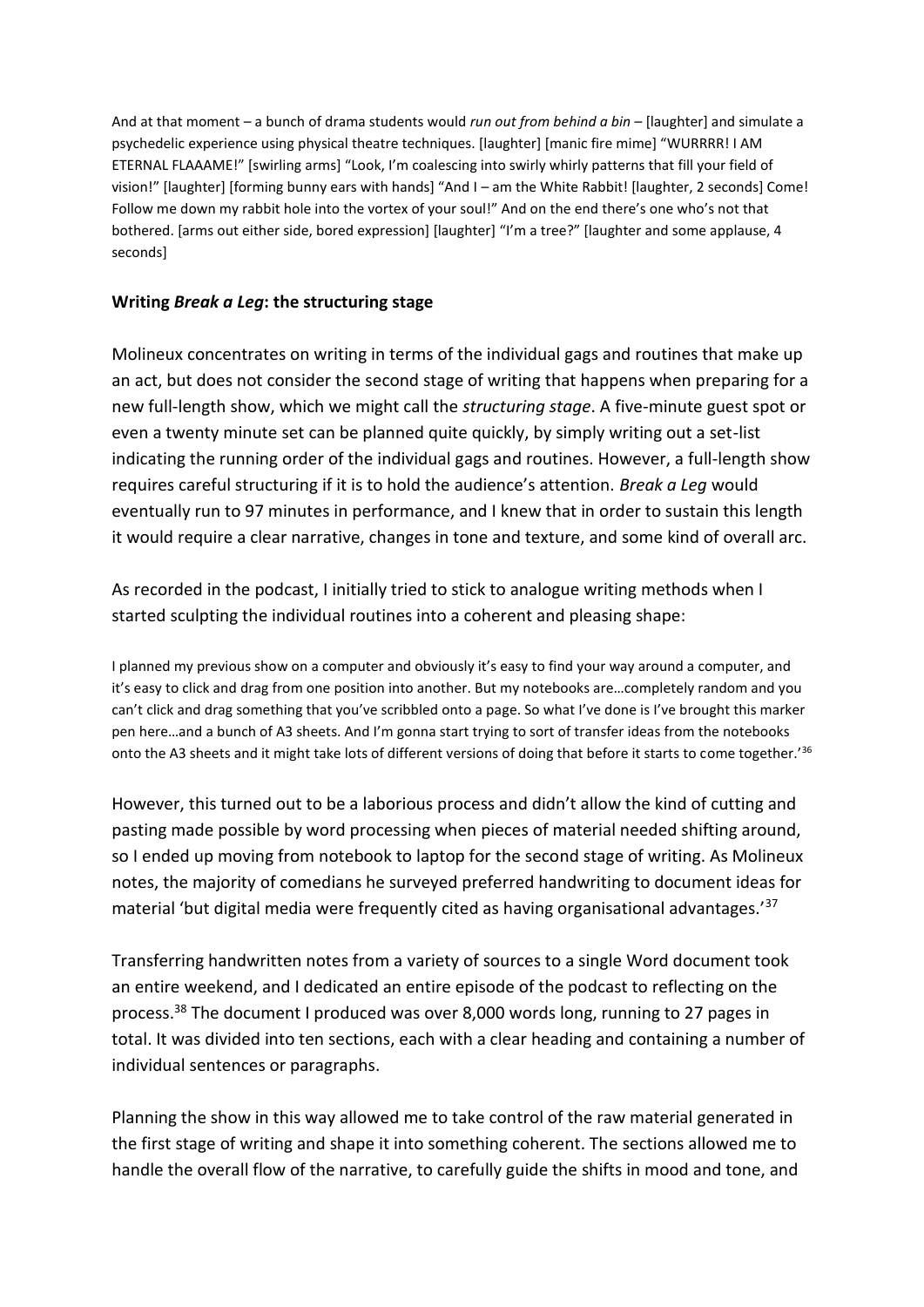to work out where the interval should be. They also allowed me to manage the information to serve the needs of particular jokes, for example establishing an idea which would be used in a gag later in the show, or planning the use of callbacks  $-$  a technique in which comedians refer back to an incongruity established in an earlier gag, often reintroducing it in a new context which makes it fresh and surprising.

The structure of the Word document visibly shaped the development of the show. For example, the section headings I used in the document were included as slides in the PowerPoint presentation that was projected behind me as I performed. These title slides were hand drawn with cartoon lettering then scanned and digitally projected, reflecting the blend of analogue and digital writing which I used to create the show. In the opening section - titled 'ADMIN' – I tell the audience, 'I'll talk you through the structure of the show', and go to a slide containing a list of the remaining section titles, reading each one out as I click to reveal it:

'ACCIDENT', started on that already. Er, then we'll have 'OPERATION', 'HOSPITAL WARD', 'MY FELLOW PATIENTS' and 'BOREDOM'. [laughter] Er, then, er, we'll have what for most people'll be the highlight of the show, 'INTERVAL'. [laughter] Er, followed by 'RECOVERY', 'BACK TO LIFE' and 'OLLY'S FINAL THOUGHTS', which is a bit like the end of *The Jerry Springer Show*. [laughter] You know, 'Jerry's Final Thoughts'. And then, finally, the 'ENCORE', now erm- [laughter, 3 seconds]

Having my ideas recorded in detail in a large Word document had the distinct advantage of allowing me to go back and amend it as my ideas developed. Sections could be cut or added, routines could be moved about, and I could amend the notes for a particular gag if I thought of a way of improving it. At this stage, the nature of my writing changed from being less like the short, cryptic notes of Linda Smith to being more like the full, longhand text of Andy de la Tour. This enabled me to develop the idea before starting to rehearse it, and to capture nuance and detail on paper to prevent it from disappearing.

However, as I noted in the podcast, there was also a distinct disadvantage: '[I]t looks more like an actual script than I've ever had for stand-up before, since I very first started doing stand-up. And the problem with that is I just cannot do that thing of sitting with a piece of paper and learning it.' I had to consciously avoid treating the document like a play text, which might risk making me lose my conversational delivery and short circuit the potential for spontaneity. At the end of my writing weekend I concluded: 'I'm not planning to say it verbatim, it's just it's my road map for a kind of oral version of what's written on that Word document.'39

#### **Rehearsing Break a Leg**

Having generated the material and carefully structured it into a show, the next challenge was to learn the road map  $-$  to internalise all of the ideas contained in the 27-page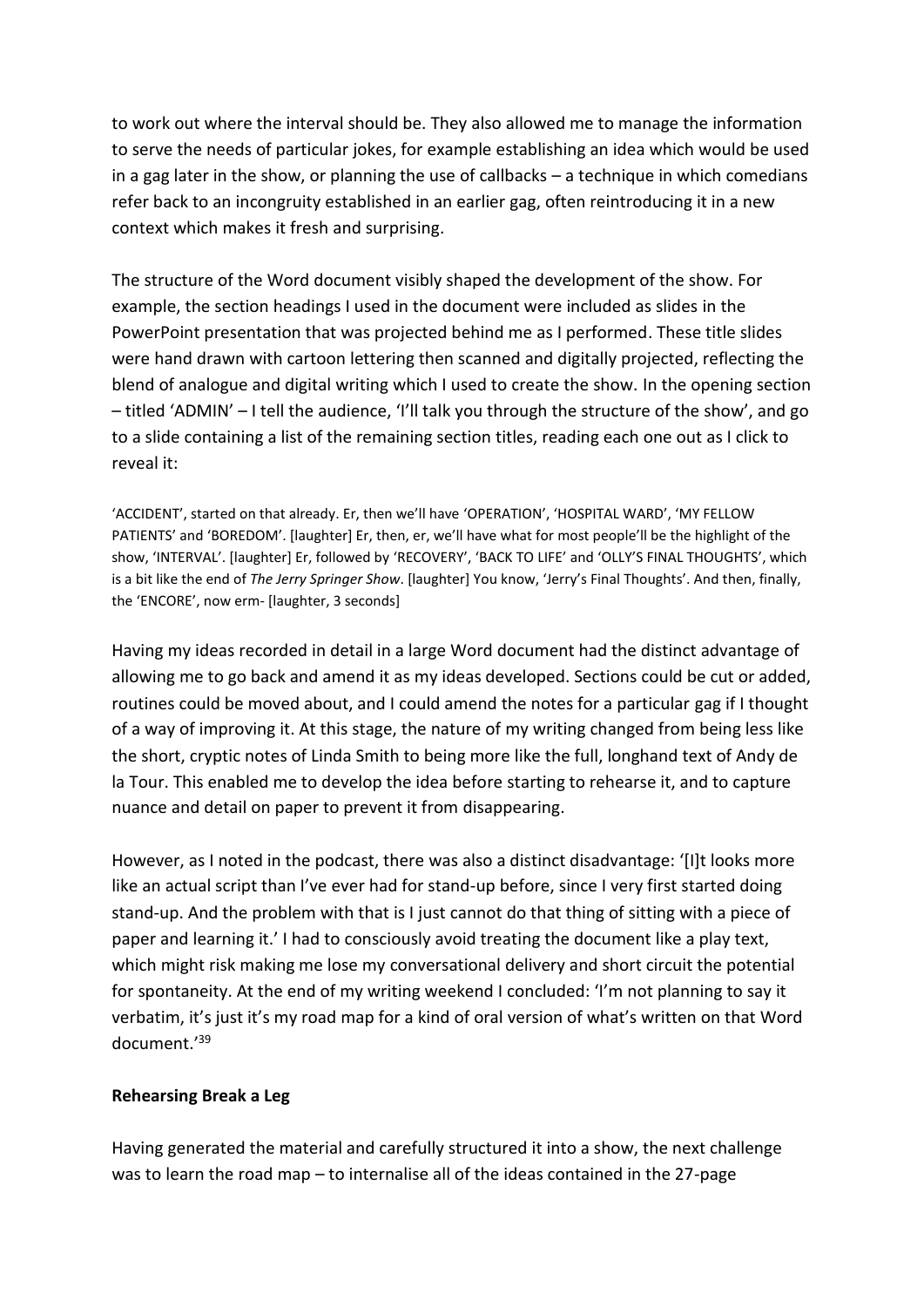document I had written so that I could speak them to an audience in a way that would sound convincingly conversational and spontaneous. I tackled this by rehearsing the show for several weeks, sometimes in studios at the University of Kent, and sometimes in a room in my house, and reflected on the process in a number of episodes of the podcast. More than once I talked about the sheer unpleasantness of rehearsing for this kind of performance: 'I don't like rehearsing stand-up at all...what I do is I write bullet points and then I put them on their feet by talking them through to myself. And it's a really, really embarrassing process.'40

Many comedians avoid rehearsing their acts altogether. Twelve of the performers I interviewed for my book *Getting the Joke* directly addressed the subject of rehearsal, and eight of them (Al Murray, Mark Thomas, Shelley Berman, Jo Brand, Jeremy Hardy, Harry Hill, Dave Gorman, Mark Lamarr) said they never rehearse, although Brand and Hardy recalled that they had rehearsed for a short period when they first started in comedy. The remaining four (Rhys Darby, Milton Jones, Alexei Sayle, Alex Horne) said they did rehearse, but the form their rehearsals took varied and might amount to no more than sitting at a desk and speaking the words aloud.

Although this is a small sample, it does tend to suggest that the majority of comedians avoid the kind of rehearsal process that an actor would be familiar with. Instead they develop new material onstage in front of an audience. Some venues run regular new material nights in which established acts can try out freshly-written routines. Well-known comedians will sometimes appear unannounced in small comedy clubs to test new material. Alternatively, they might perform early versions of a new show in small venues and market them as a 'warm-up' or 'preview' gigs, to let the audience know that they are watching material which is still being developed. This sets the audience's expectation at a certain level and gives the comedian the freedom to explore without having to be totally slick and solid, as Harry Hill explains:

I can do 40 minutes, and basically, the rules of engagement are that the audience know I'm floundering around trying to find out what's funny, so they give me a lot more rope. You know, a lot more leeway. And I can really get a lot out of it quite quickly, really. Or at least I can, you know, whittle it down.<sup>41</sup>

The main advantage of rehearsing in public in this way is that, as Al Murray puts it: '[U]ntil it's in front of an audience and you've got that energy...you know, the energy between you, of the audience and the performer, you don't really know if it's good. You just don't really know if it's ever going to work'.<sup>42</sup> The audience's responses show the comedian how to develop the material. If something gets a laugh, it can be kept and possibly developed. If something fails to get a laugh it must be changed or dropped.

However, in spite of this fundamental advantage, I chose to rehearse *Break a Leg* in private, explaining the reasons for this in the opening 'ADMIN' section of the show: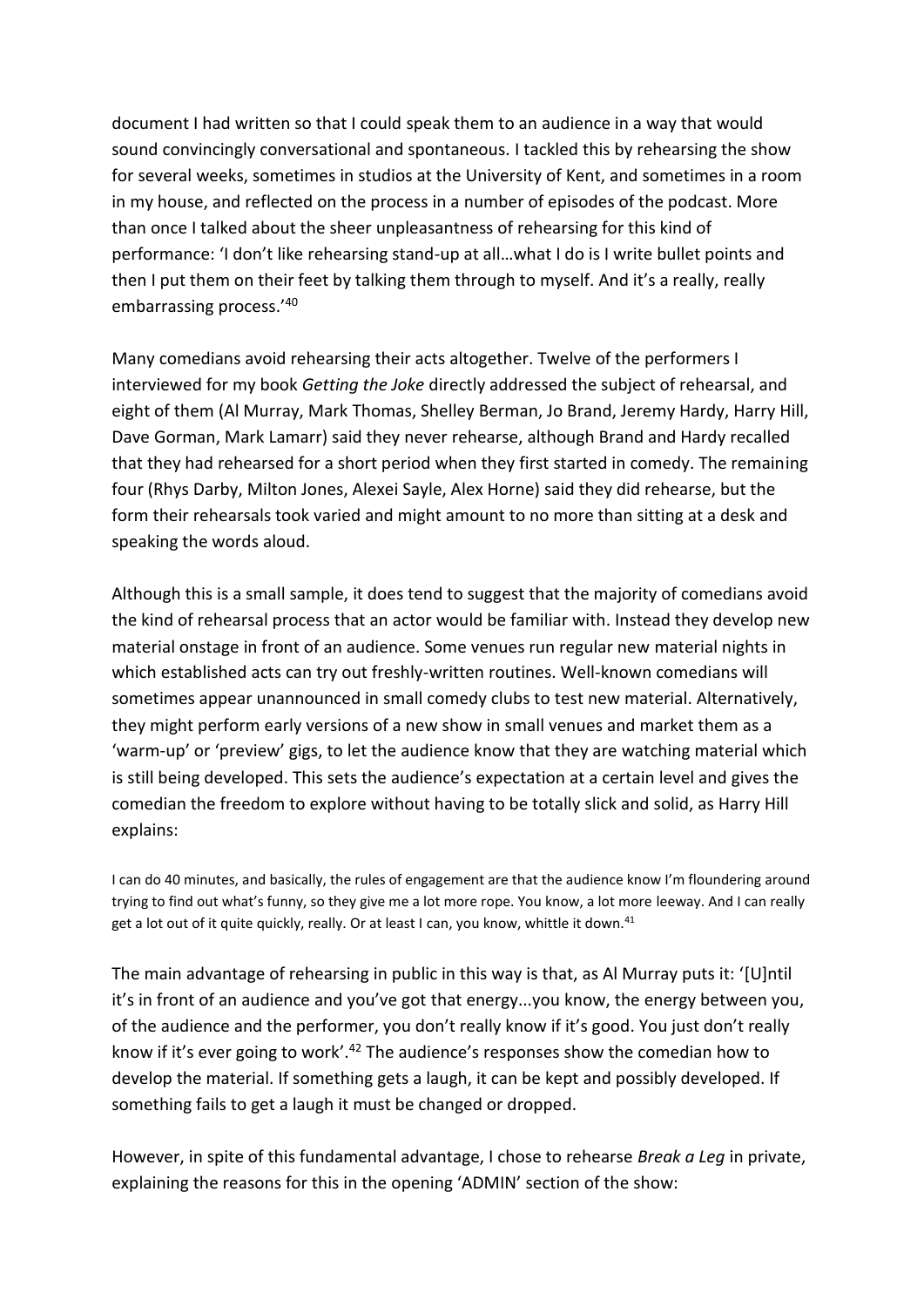When big comedians do a big show like this, when proper comedians do it, right, they do preview shows for weeks or months first, trying out the material with audiences, right. Erm – but I don't have the kind of following which would allow me to do a shit version of the show first. [laughter] I - I've just got you. Right? [laughter] And thanks for coming. But you know, you're not gonna come more than once, that's my point, right? So, er – all I'm saying is we're gonna be finding out, me and you, at the exact same time, whether this stuff is funny or not. [laughter] Which is quite exciting – or it could be a long night for everyone. [laughter]

#### Rehearsing stand-up in private is a very peculiar experience. In a 1990 documentary, the veteran variety comic Frankie Howerd confesses:

The thing about learning words, it's the most difficult part of your job. I find it very difficult to sit still and learn words, I have to keep on the move, I don't know why. First of all, I'm claustrophobic. Sometimes, there's some fields near where I live and I go out in a field if there's nobody about – and I can shout again and project the voice.<sup>43</sup>

The programme then cuts to footage of Howerd reading through a script in a field, surrounded by cows. It is a consciously whimsical scene, which highlights the oddness of rehearsing stand-up comedy, in which there is an extremely stark contrast between the situations of rehearsal and performance.

Stand-up comedy is an extremely *social* form of performance. It often takes place in pubs, bars, restaurants, or dedicated comedy clubs. Here, the audience may sit around tables and enjoy alcoholic drinks while they watch the show, making the experience feel as much like a night out with friends as a show. Even when it is performed in theatres with the audience formally seated in an auditorium – as *Break a Leg* was – it feels like a social exchange between performer and audience. As Ian Brodie pointed out, stand-up is 'dialogic form, performed not to but with an audience.<sup>144</sup> The comic seeks the responses of the audience as a whole, in the form of laughter, applause and other coordinated responses. He or she may also interact with individual punters, in the form of question-and-answer sessions, impromptu conversation and exchanges with hecklers. Stand-up is intensely public, allowing the comedian to share his or her view of the world with tens, hundreds or even thousands of people at once.

By contrast, rehearsing stand-up is an abnormally *asocial* experience. This is what makes the image of Frankie Howerd reciting his script while surrounded by a field of cows so whimsical. Talking to oneself is popularly acknowledged as a sign of madness, and more than one comedian has admitted to being afraid of somebody witnessing their private rehearsals and thinking them crazy. The variety comic Ted Ray openly confessed this when he recalled rehearsing into a mirror for his metropolitan debut at the London Music Hall in Shoreditch in 1930: 'This may sound rather ridiculous and I have no doubt that had anybody happened to see me they would have thought I had gone off my head'.<sup>45</sup> More recently, Andy de la Tour - who would rehearse new material both when he was a key figure in the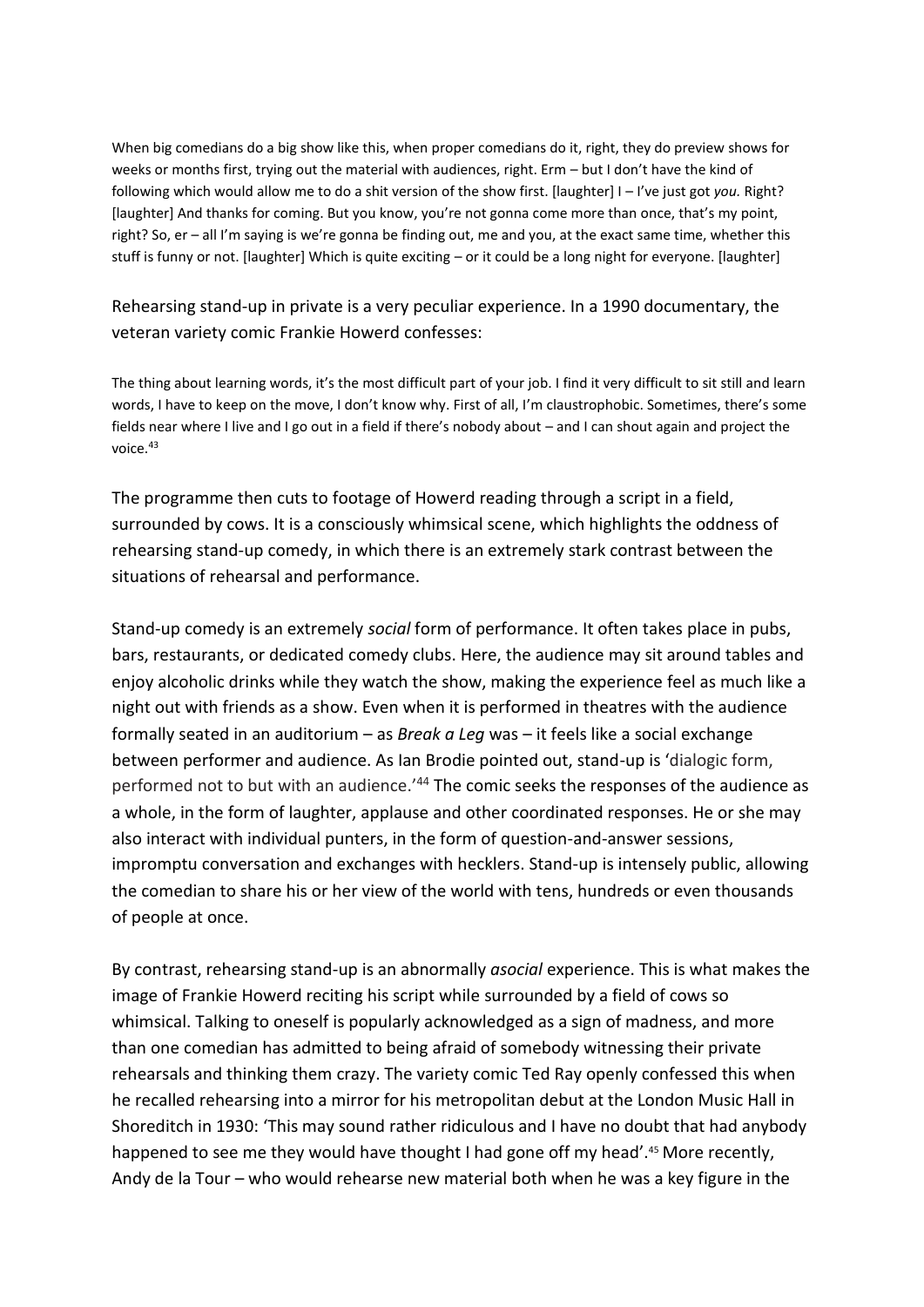early alternative comedy scene, and in a recent brief return to stand-up on a trip to New York – remembers not being able to rehearse in front of his partner while they were staying in a friend's New York flat: 'I had to wait for Susi to go off somewhere on her own – no way was I going to be standing in Melanie's front room practising my set with her listening in from the other room thinking to herself, what *is* he talking about?'<sup>46</sup>

One of the main difficulties of speaking comedy material out loud alone in a room is that, as Al Murray pointed out, without an audience there is no 'energy'. As I noted in Getting the *Joke*, there is an 'exchange of energy between performer and audience' in stand-up, in which the comedian 'is filled with the energy that he or she gets from the audience's responses'. Without this 'there will be nothing to fuel their performance'.<sup>47</sup>

The yawning silence created by the absence of an audience can produce enormous selfdoubt. Andy de la Tour describes how this feels: 'It's weird, because as you're doing it, you think, "This is staggeringly unfunny...Who would even dream of laughing at this kind of stuff?" And you just have to have confidence that when you first thought of it, it made you smile, made you laugh.<sup>148</sup> I made a similar point in the podcast, tracing the emotional shift from the excitement when the idea first appears to the awful doubt of the rehearsal process:

Even though, when I was writing this, every time I wrote something in my notebook I'd be going, "Oh yeah, that's going to be brilliant!", actually speaking it through so that I can get it into my head is tortuous! Because it's making me go, 'Well, that's not very funny. And that's not very funny.' It's like I'm imagining that there's an actual audience there but they're sitting there in appalled silence.<sup>49</sup>

Moreover, there is the danger that in rehearsing alone, the wording might become too fixed and inflexible, leading to a performance which  $-$  to reverse Mark Thomas's definition  $-$  is more of a recital than an encounter. In the podcast, I reflected on the potential problems caused by speaking the words alone rather than to somebody else:

A lot of ideas in this show came from things I've said to people. And in some cases, that I've said repeatedly to different people and they've always kind of got a laugh. But there's something about saying something to an actual person rather than saying it to an empty room that makes you be able to formulate it in the right way. And I suppose one of the things I worry about is by repeatedly saying it to an empty room, I might be making the wrong way of saying it fixed and concrete. So that it precludes me from saying it the way that instinct would tell me to say it if I was talking to a real person, or indeed a real audience.<sup>50</sup>

Given the potential drawbacks of rehearsing stand-up, it might seem as if there is no real reason for doing it. However, Andy de la Tour uses some revealing language in describing the general unpleasantness of rehearsing alone: '[Y]ou have to just remind yourself that this is eating your greens, this is doing your homework'.<sup>51</sup> Both of these - eating greens and doing homework - are things that are generally considered unpleasant but necessary,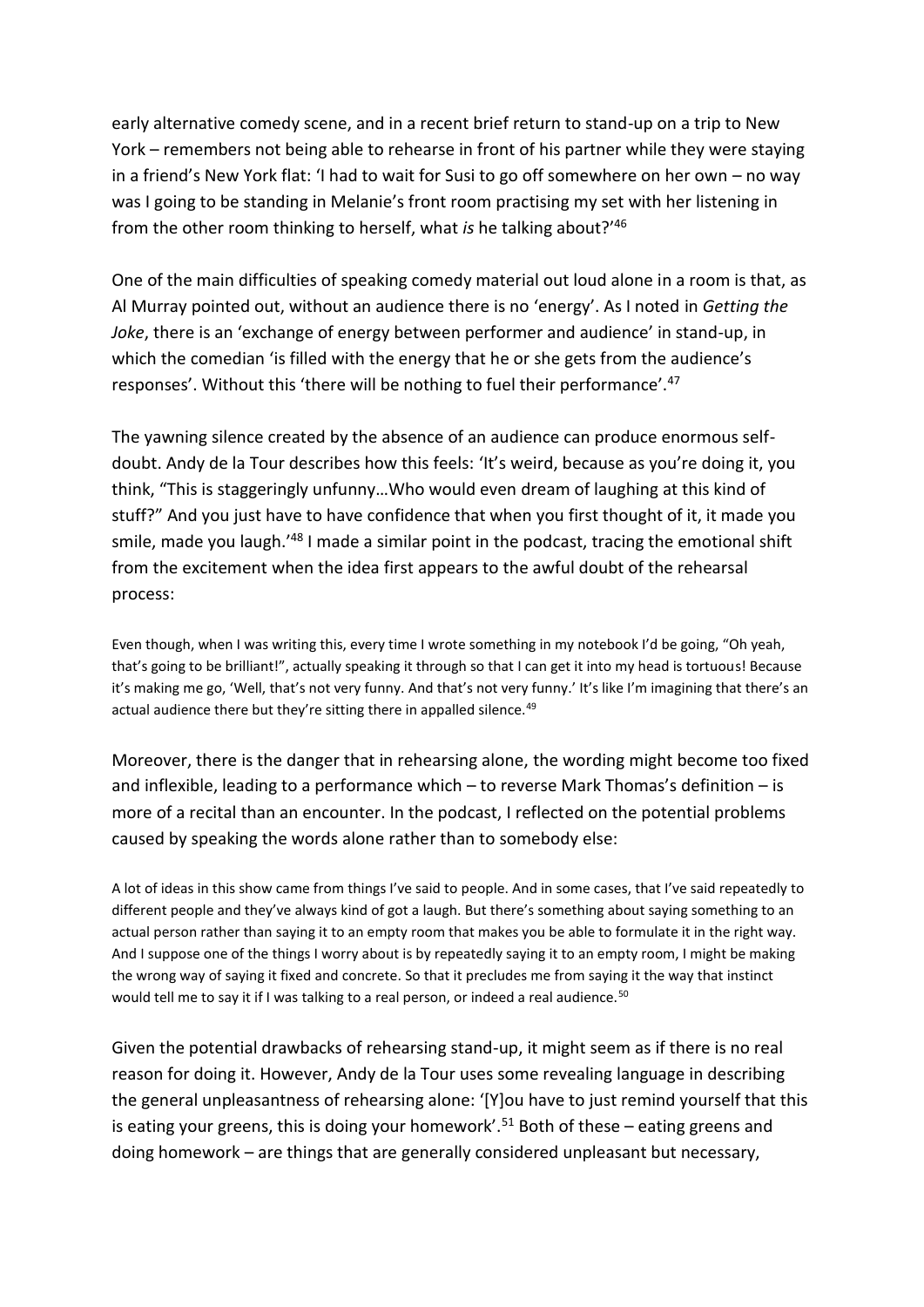eventually yielding benefits for those that can bear to do them. So what are the benefits of rehearsing stand-up?

One advantage that I identified in the podcast is that, '[Y]ou hear about people who do previews and they do the first preview and it's four hours [long] or whatever...When standup just exists in ideas form, before it's actually been embodied and enacted in the process of performance, you don't really have a solid idea of how long a bit's going to be, until you've actually done it.<sup>52</sup> Rehearsing the material in private means that it can be cut down to a reasonable length before being inflicted on the public. Knowing how long the material was likely to take to deliver encouraged greater economy, and allowed me to cut out some weaker sections  $-$  even if I only had my own comic instincts to guide me, rather than the more reliable responses of an audience in a preview gig.

More importantly though, speaking the words through to myself in a room or a studio allowed me to play with the ideas verbally, to explore the particular form of words I might use to articulate them, and to find the appropriate comic rhythms within the sentences I would speak:

I think there is a value to rehearsing actually, which is that if you've said the words out loud...I think the advantage is that you can get a kind of verbal articulacy which counts for a lot. And it's almost like you have to kind of internalise the key phrases so that they just trip off the tongue. 'Cos you can kill a joke by tripping over one syllable of a word. And sometimes where the joke lives is in the specific rhythm and metre of your delivery.<sup>53</sup>

Andy de la Tour makes a similar point, likening the internalising of comic rhythms in rehearsal to the finessing of physical skills in sports training:

The only way I could do it was to kind of rehearse it, to myself, in my front room...I would have to say the stuff out loud, I'd have to hear it out loud to see the rhythm of something. Because as you know about comedy, you're not giving a lecture, you're not having a conversation, you're actually trying to make people laugh. So the rhythms of it are critical....if you don't know it well enough, you're not going to get the rhythms right and then they won't laugh. So you just have to...practice. A bit like I imagine being a snooker professional. You've got your table and your cue, you know. And you've got to hit the balls all day and there's nobody watching. But you've got to do it...so when you do it in front of the audience, you know, in front of a crowd, you can do it.<sup>54</sup>

Again, this is revealing. For de la Tour, like the snooker player practicing shots to develop the physical skills needed in a match, the comedian rehearses in private to find the verbal rhythms needed in performance.

The laboriousness, difficulty and self-doubt of the rehearsal process bears a strong resemblance to what the American comedy writer Norman Lear revealed of his working life in interviews conducted by the psychologists William F Fry and Melanie Allen in the 1970s.<sup>55</sup> Like a rehearsing comedian, Lear confessed to talking aloud to himself whilst he wrote: 'You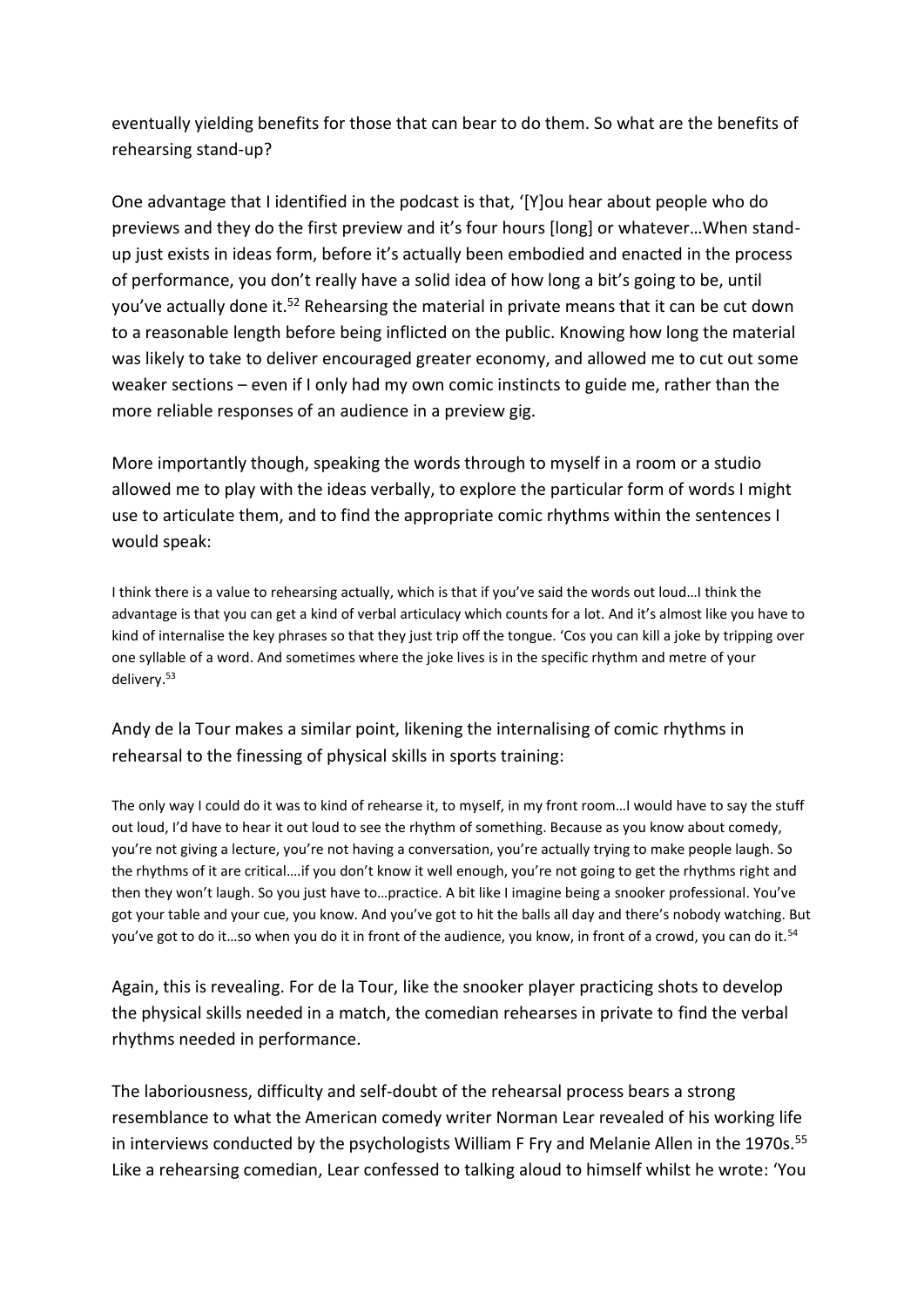talk – when you're actually working on the script. You get yourself on a tape recorder.<sup>'56</sup> He identifies a 'long, long period' in the writing process which 'seems endless' which he calls 'shit in the head'. This period is dispiriting and enervating: 'I'm afraid nothing is going to come through this morass, nothing is going to escape or break through, and I can't motivate myself to do anything, least of all write, but I feel like I should be writing every second of it.'<sup>57</sup> However, the 'shit in the head' period is followed by:

a wonderful period...which could last for a week or a month, when everything is going so well it's just, well, the only way to describe it is one extended orgasm...everything is gushing, everything is just gushing... When the muse is with you; once you're at this point, you just keep going and going, all the difficult problems are behind you.'<sup>58</sup>

What Lear describes seems to map directly onto the process of rehearsing and performing stand-up. For him the move from toil and creative blockage to flow and fluidity relates to two different phases of the writing process, rather than the transition from rehearsal to performance. In stand-up comedy, the entire rehearsal process is like Lear's 'shit in the head' phase, a struggle with demotivation and self-doubt in the face of the lack of any validation from an audience. The point of it is to prepare the comedian so that the performance itself can become a 'wonderful period' of articulacy and control in which 'everything is just gushing'.

#### **The creation of new art**

Matthew Reason's argument that the impulse to document performance is to prevent the disappearance of 'existing art' is turned on its head by the kind of documentation which stand-up comedians produce. Reason claims that the 'primary preoccupation' is 'not the creation of new art but ensuring the documentation of existing art.' By contrast, as Molineux points out, the stand-up comedian 'self-documents in order to facilitate memory in performance.<sup>759</sup> The scribbling of ideas into notebooks or scraps of paper, or the creation of Word documents planning out the arc of a full-length show are an inherent part of the creative process, with the emphasis firmly on the creation of new art.

Even when comedians make their own private audio or video recordings of their performances, these are used to hone and develop material for future performances. The very notion of existing art is, in a sense, misleading in relation to stand-up comedy, because the material will often change and develop over time, evolving from show to show in response to audience reaction. As Canadian comedian John Wing puts it, 'a bit is never finished'.<sup>60</sup>

However, Reason's assertion that documentation is driven by the fear of disappearance holds true for stand-up, albeit with a different emphasis. The fear is not so much that a completed, perfected show will disappear once it has been performed, but instead that the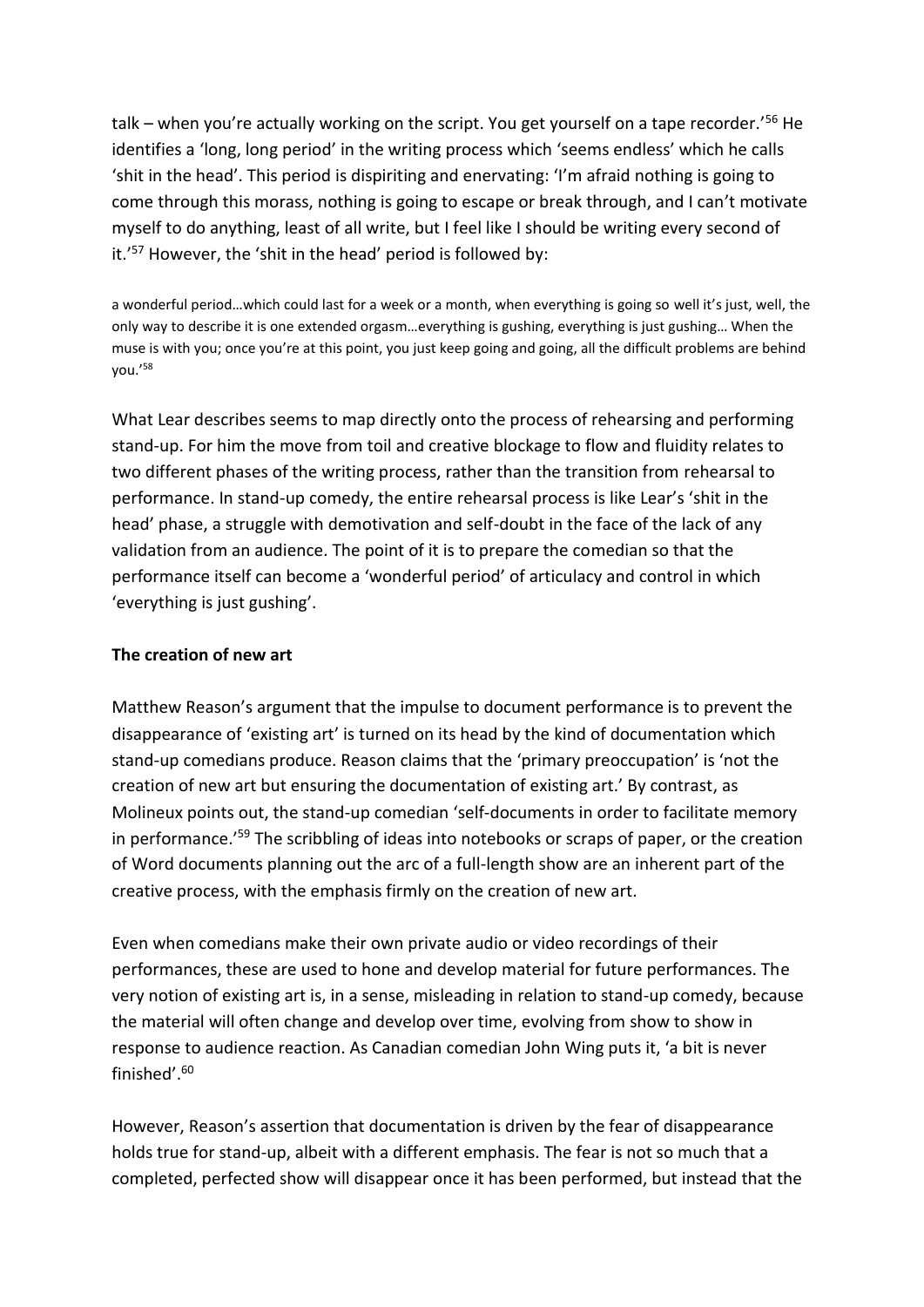seeds of a future performance might disappear before they have a chance to bloom. The emotional attachment that comedians feel towards their notebooks, and the jokes they tell about them onstage, are tangible symptoms of the fear that an idea might disappear before it is given a chance to take form onstage. The importance of the British Stand-Up Comedy Archive is that by collecting examples of the documentation that comedians produce, it can help us to shed light on their working processes - which have traditionally received so little attention that even the comics themselves can claim to not have a methodology.

In the moment of performance, what the audience see is just the tip of the iceberg. The frantic jotting down of ideas, the reworking and refining, the onerous hours of rehearsing alone in a room, the preview shows, the listening back to tapes of the last performance to prepare for the next, and the sheer weight of performing experience are all hidden beneath the surface. All that is on show is the apparently informal conversation being conducted by a comedian who is working hard to hide the graft and toil that has allowed him or her to come across as being so natural and spontaneous. Of course, none of that hard work can guarantee that the comic will shine in performance and forge a warm, vibrant interaction with the audience, thus yielding the necessary laughter - but the careful process of documentation and rehearsal is the best way of inviting inspiration onto the stage.

<u>.</u>

 $<sup>1</sup>$  Andy de la Tour, interview with Oliver Double, National Theatre, 10 February 2016. It is worth mentioning</sup> that Alexei Sayle does remember discussing the ethical and technical aspects of stand-up with Andy de la Tour and Tony Allen (see Oliver Double, *Getting the Joke: The Inner Workings of Stand-Up Comedy*, London & New York: Bloomsbury, 2014, p.4).

<sup>&</sup>lt;sup>2</sup> Born Standing Up: A Comic's Life, London: Pocket Books, 2007.

<sup>3</sup> *How I Escaped My Certain Fate: The Life and Deaths of a Stand-Up Comedian*, London: Faber and Faber, 2010; and *The 'If You Prefer a Milder Comedian, Please Ask for One' EP*, London: Faber and Faber, 2012.

<sup>&</sup>lt;sup>4</sup> Stuart Goldsmith, *The Comedian's Comedian Podcast*, episode 1, 19 March 2012.

<sup>&</sup>lt;sup>5</sup> Christopher Molineux, 'Life memory archive translation performance memory archive life: textual selfdocumentation in stand-up comedy', *Comedy Studies*, vol. 7, no. 1, 2016, pp.2-12; p.2.

<sup>6</sup> [https://www.kent.ac.uk/library/specialcollections/standupcomedy/index.html,](https://www.kent.ac.uk/library/specialcollections/standupcomedy/index.html) accessed 22/07/16.

<sup>&</sup>lt;sup>7</sup> A video recording of the show is available on YouTube:<https://www.youtube.com/watch?v=reI7wNujQkQ>

<sup>8</sup> Robin Nelson, *Practice as Research in the Arts*, Houndmills & New York: Palgrave Macmillan, 2013, p.37.

<sup>&</sup>lt;sup>9</sup> Sharon Lockyer, Brett Mills and Louise Peacock, 'Analysing stand-up comedy', Comedy Studies, vol. 2, no.2, 2011, pp.99-100; p.99.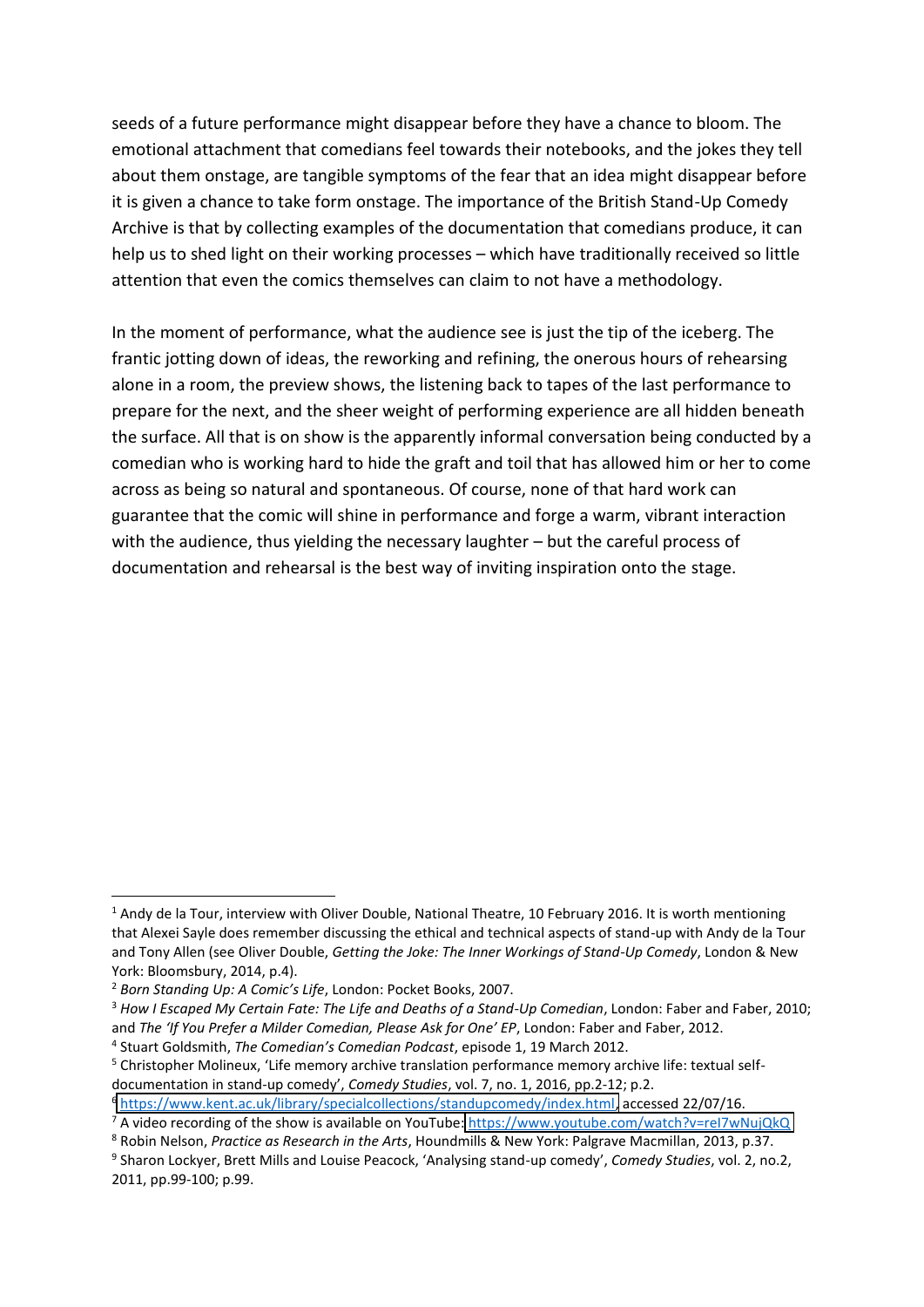<sup>12</sup> Matthew Reason, *Documentation, Disappearance and the Representation of Live Performance*, Houndmills, Basingstoke: Palgrave Macmillan, 2006, pp.1, 16.

<sup>13</sup> Reason, pp.16-17.

<sup>14</sup> Reason, pp.35-37.

<sup>15</sup> Reason, p.57.

<u>.</u>

<sup>16</sup> Molineux, p.5.

<sup>17</sup> Double 2014, p.325.

<sup>18</sup> Mark Thomas, *The Linda Smith Lecture*, Gulbenkian Theatre, Canterbury, 12 May 2015.

<sup>19</sup> Molineux, p.4.

<sup>20</sup> Unpublished page of performance notes deposited in the British Stand-Up Comedy Archive, catalogue number BSUCA-LS-003-016-001-007-10-A.

<sup>21</sup> Unpublished audio cassette recording deposited in the British Stand-Up Comedy Archive, catalogue number BSUCA-LS-009-002-027-001A-A.

<sup>22</sup> Andy de la Tour, interview with Oliver Double.

<sup>23</sup> Unpublished page of performance notes deposited in the British Stand-Up Comedy Archive, catalogue number BSUCA-AT-002-004-001-1-M.

<sup>24</sup> Unpublished audio cassette recording deposited in the British Stand-Up Comedy Archive, catalogue number BSUCA-AT-001-001A-A.

<sup>25</sup> Molineux, p.3.

<sup>26</sup> Jo Brand, *Can't Stand Up For Sitting Down*, London: Headline Review, 2011, p.86.

<sup>27</sup> Molineux, p.3.

<sup>28</sup> Oliver Double, *Breaking a Leg*, episode 18: 'After the Show', 13 December 2015.

<sup>29</sup> Frank Skinner, *Frank Skinner*, London: Century, 2001, p.288.

<sup>30</sup> Brand, pp.86-87.

<sup>31</sup> Marc Maron, *This HAS to be Funny*, USA: Comedy Central Records, 2011.

<sup>32</sup> Breaking a Leg, episode 3: 'Notebook', 7 September 2015.

<sup>33</sup> Mitch Hedberg, *Mitch All Together*, USA: Comedy Central Records, 2003.

<sup>34</sup> *This HAS to be Funny.*

<sup>35</sup> See Double 2014, chapter 24.

<sup>36</sup> Breaking a Leg, episode 6: 'First Rehearsal', 30 September 2015.

<sup>37</sup> Molineux, p.11.

<sup>38</sup> Breaking a Lea, episode 9: 'Writing Weekend', 2 November 2015.

<sup>39</sup> *Breaking a Leg*, episode 9.

<sup>40</sup> *Breaking a Leg*, episode 6.

<sup>41</sup> Harry Hill, interview with Oliver Double, by telephone, 26 August 2004.

<sup>42</sup> Al Murray, interview with Oliver Double, by telephone, 2 April 2012.

<sup>43</sup> Arena: 'Oooh er Missus! The Frankie Howerd Story', BBC2, 1 June 1990.

<sup>44</sup> Ian Brodie, 'Stand-up Comedy as a Genre of Intimacy', *Ethnologies*, vol.30, no. 2, 2008, pp.153-80; p.154.

<sup>45</sup> Ted Ray, *Raising the Laughs*, London: Werner Laurie, 1952, p.69.

<sup>46</sup> Andy de la Tour, *Stand-Up or Die*, London: Oberon Books, 2013, p.45.

<sup>47</sup> Double 2014, pp.188-89.

<sup>48</sup> Andy de la Tour, interview with Oliver Double.

<sup>49</sup> Breaking a Leg, episode 12: 'Why Document?', 10 November 2015.

<sup>50</sup> *Breaking a Leg*, episode 12.

<sup>51</sup> Andy de la Tour, interview with Oliver Double.

<sup>52</sup> *Breaking a Leg*, episode 12.

<sup>53</sup> *Breaking a Leg*, episode 6.

<sup>54</sup> Andy de la Tour, interview with Oliver Double.

55 William F Fry & Melanie Allen: *Make 'Em Laugh: Life Studies of Comedy Writers*, Palo Alto, California: Science

& Behaviour Books, 1975; and 'Humour as a Creative Experience: The Development of a Hollywood Humorist'

in Antony J Chapman & High C Foot (eds.), *Humour and Laughter: Theory, Research and Applications*, London:

<sup>&</sup>lt;sup>10</sup> Comedy Studies, Vol. 2 No.2, 2011. See, respectively: Roberta Mock (2011), 'Really Jewish? Joan Rivers Live at the Apollo', pp. 101-111; Sharon Lockyer, 'From toothpick legs to dropping vaginas: gender and sexuality in Joan Rivers' stand-up comedy performance', pp.113-23; Louise Peacock, 'Joan Rivers – Reading the meaning', pp.125-37; Brett Mills, "A pleasure working with you": Humour theory and Joan Rivers', pp.151-60.  $11$  Nelson, p.30.